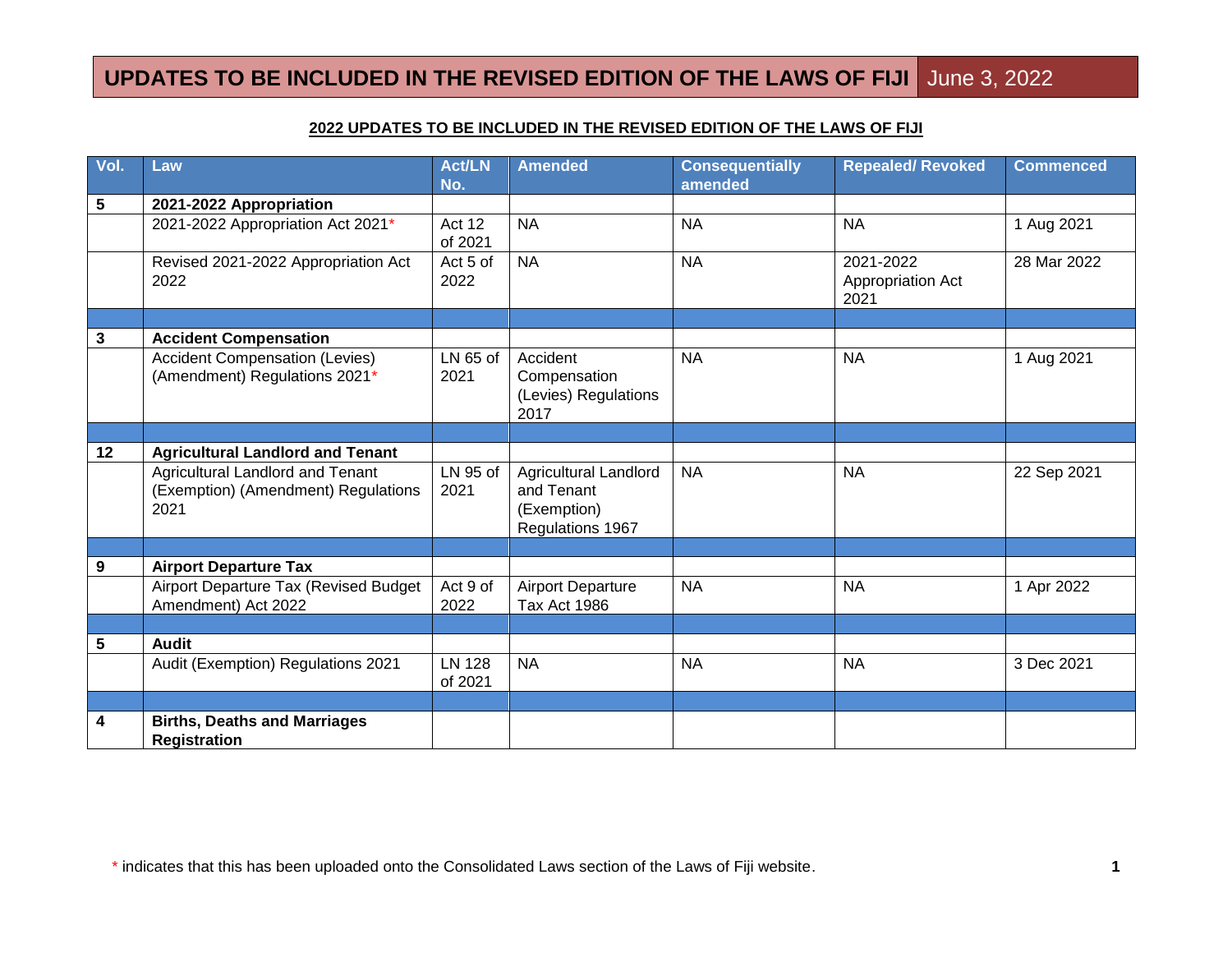| Vol. | Law                                                                                  | <b>Act/LN</b><br>No.     | <b>Amended</b>                                                      | <b>Consequentially</b><br>amended                                                           | <b>Repealed/ Revoked</b> | <b>Commenced</b>                  |
|------|--------------------------------------------------------------------------------------|--------------------------|---------------------------------------------------------------------|---------------------------------------------------------------------------------------------|--------------------------|-----------------------------------|
|      | Births, Deaths and Marriages<br>Registration (Amendment) Act 2021                    | <b>Act 41</b><br>of 2021 | Births, Deaths and<br>Marriages<br><b>Registration Act</b><br>1975  | • Electoral Act 2014<br>• Registration Act<br>1879                                          | <b>NA</b>                | 6 Oct 2021<br>(LN 101 of<br>2021) |
|      | Births, Deaths and Marriages<br><b>Registration (Amendment) Regulations</b><br>2021  | <b>LN 104</b><br>of 2021 | Births, Deaths and<br>Marriages<br>Registration<br>Regulations 1976 | <b>NA</b>                                                                                   | <b>NA</b>                | 6 Oct 2021                        |
|      | Births, Deaths and Marriages<br>Registration (Amendment) (No. 2)<br>Regulations 2021 | <b>LN 106</b><br>of 2021 | Births, Deaths and<br>Marriages<br>Registration<br>Regulations 1976 | <b>NA</b>                                                                                   | <b>NA</b>                | 6 Oct 2021                        |
|      |                                                                                      |                          |                                                                     |                                                                                             |                          |                                   |
| 19   | <b>Biosecurity</b>                                                                   |                          |                                                                     |                                                                                             |                          |                                   |
|      | <b>Biosecurity (Budget Amendment) Act</b><br>2021*                                   | Act 23<br>of 2021        | <b>Biosecurity Act 2008</b>                                         | <b>NA</b>                                                                                   | <b>NA</b>                | 1 Aug 2021                        |
|      | Biosecurity (Fees and Charges)<br>(Amendment) Regulations 2021*                      | $LN68$ of<br>2021        | <b>Biosecurity (Fees</b><br>and Charges)<br>Regulations 2011        | <b>NA</b>                                                                                   | <b>NA</b>                | 1 Aug 2021                        |
|      | Notifiable Pests and Diseases (Plant)<br>Order 2022                                  | LN 12 of<br>2022         | <b>NA</b>                                                           | <b>NA</b>                                                                                   | <b>NA</b>                | 9 Mar 2022                        |
|      | Notifiable Pests and Diseases (Animal)<br>Order 2022                                 | LN 13 of<br>2022         | <b>NA</b>                                                           | <b>NA</b>                                                                                   | <b>NA</b>                | 9 Mar 2022                        |
|      |                                                                                      |                          |                                                                     |                                                                                             |                          |                                   |
| 4    | Citizenship of Fiji                                                                  |                          |                                                                     |                                                                                             |                          |                                   |
|      | Citizenship of Fiji (Revised Budget<br>Amendment) Act 2022                           | Act 15<br>of 2022        | Citizenship of Fiji Act<br>2009                                     | Sections 5<br>$\bullet$<br>and 9 of the<br>Citizenship<br>of Fiji<br>(Amendment<br>Act 2020 | <b>NA</b>                | Has not<br>commenced              |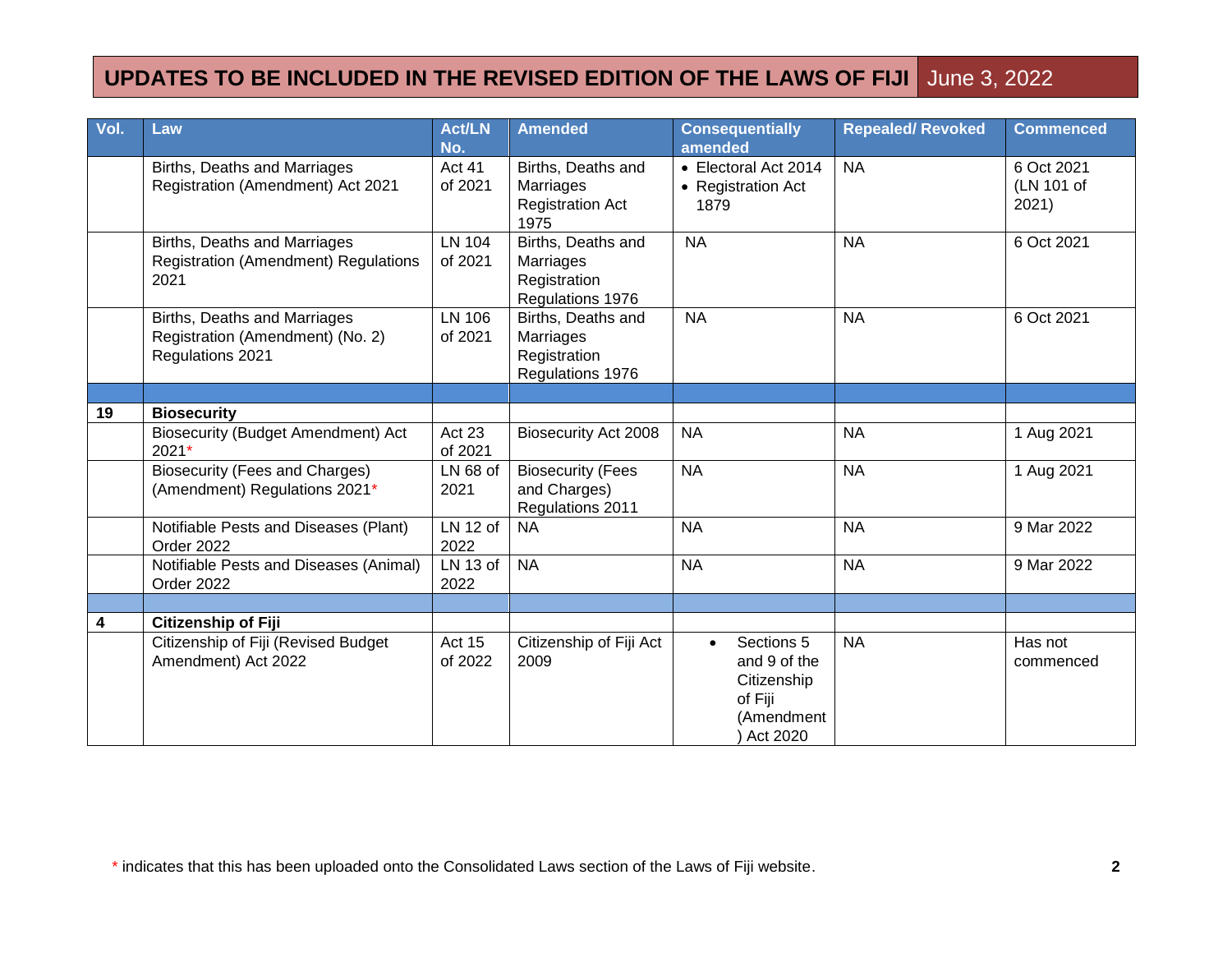| Vol.           | Law                                                                            | <b>Act/LN</b><br>No.     | <b>Amended</b>                                                          | <b>Consequentially</b><br>amended                                                                                             | <b>Repealed/ Revoked</b> | <b>Commenced</b>              |
|----------------|--------------------------------------------------------------------------------|--------------------------|-------------------------------------------------------------------------|-------------------------------------------------------------------------------------------------------------------------------|--------------------------|-------------------------------|
|                |                                                                                |                          |                                                                         |                                                                                                                               |                          |                               |
| <b>NEW</b>     | <b>Climate Change</b>                                                          |                          |                                                                         |                                                                                                                               |                          |                               |
|                | Climate Change Act 2021                                                        | Act 43<br>of 2021        | <b>NA</b>                                                               | Environment<br>$\bullet$<br>Management Act<br>2005<br>Petroleum<br>$\bullet$<br>(Exploration and<br>Exploitation) Act<br>1978 | <b>NA</b>                | Has not<br>commenced          |
|                |                                                                                |                          |                                                                         |                                                                                                                               |                          |                               |
| $\overline{7}$ | <b>Companies</b><br><b>Companies (Amendment) Regulations</b><br>2021           | <b>LN 134</b><br>of 2021 | Companies<br>Regulations 2015                                           | <b>NA</b>                                                                                                                     | <b>NA</b>                | 1 Jan 2022                    |
|                | Companies (Effect of Deregistration)<br>Regulations 2021                       | LN 135<br>of 2021        | <b>NA</b>                                                               | <b>NA</b>                                                                                                                     | <b>NA</b>                | 1 Jan 2022                    |
|                |                                                                                |                          |                                                                         |                                                                                                                               |                          |                               |
| $\mathbf 3$    | <b>Commissions of Inquiry</b>                                                  |                          |                                                                         |                                                                                                                               |                          |                               |
|                | Commissions of Inquiry (Amendment)<br>Act 2022                                 | Act 4 of<br>2022         | Commissions of<br>Inquiry Act 1946                                      | <b>NA</b>                                                                                                                     | <b>NA</b>                | 14 Feb 2022<br>(LN 5 of 2022) |
|                |                                                                                |                          |                                                                         |                                                                                                                               |                          |                               |
| 10             | <b>Customs</b>                                                                 |                          |                                                                         |                                                                                                                               |                          |                               |
|                | Customs (Budget Amendment) Act<br>2021*                                        | Act 13<br>of 2021        | Customs Act 1986                                                        | <b>NA</b>                                                                                                                     | <b>NA</b>                | 17 Jul 2021                   |
|                | <b>Customs (Revised Budget)</b><br>Amendment) Act 2022                         | Act 11<br>of 2022        | Customs Act 1986                                                        | <b>NA</b>                                                                                                                     | <b>NA</b>                | 1 Apr 2022                    |
|                | Customs (Prohibited Imports and<br>Exports) (Amendment) Regulations<br>$2021*$ | LN 69 of<br>2021         | the Customs<br>(Prohibited Imports)<br>and Exports)<br>Regulations 1986 | <b>NA</b>                                                                                                                     | <b>NA</b>                | 1 Aug 2021                    |
|                | <b>Customs (Amendment) Regulations</b><br>2021                                 | <b>LN 110</b><br>of 2021 | Customs<br>Regulations 1986                                             | <b>NA</b>                                                                                                                     | <b>NA</b>                | 1 Aug 2021,<br>except         |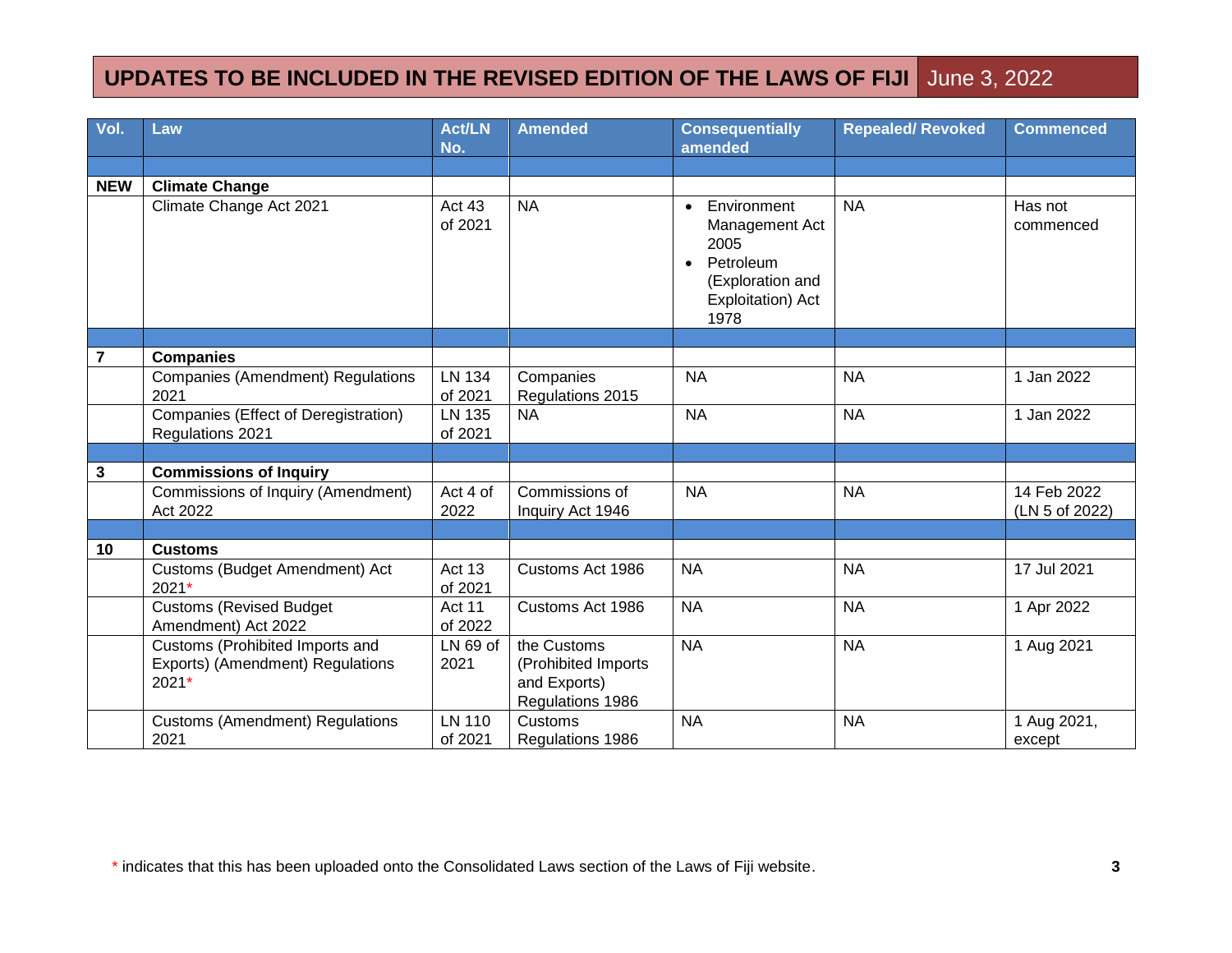| Vol. | Law                                                                                 | <b>Act/LN</b>            | <b>Amended</b>                                                         | <b>Consequentially</b> | <b>Repealed/ Revoked</b> | <b>Commenced</b>                                                                |
|------|-------------------------------------------------------------------------------------|--------------------------|------------------------------------------------------------------------|------------------------|--------------------------|---------------------------------------------------------------------------------|
|      |                                                                                     | No.                      |                                                                        | amended                |                          |                                                                                 |
|      |                                                                                     |                          |                                                                        |                        |                          | for reg 9 which<br>comes into<br>force on 1 Jan<br>2022                         |
|      | Customs (Prohibited Imports and<br>Exports) (Amendment) (No. 3)<br>Regulations 2021 | <b>LN 111</b><br>of 2021 | <b>Customs (Prohibited</b><br>Imports and Exports)<br>Regulations 1986 | <b>NA</b>              | <b>NA</b>                | 1 Aug 2021                                                                      |
|      | Customs (Prohibited Imports and<br>Exports) (Amendment) (No. 4)<br>Regulations 2021 | LN 133<br>of 2021        | <b>Customs (Prohibited</b><br>Imports and Exports)<br>Regulations 1986 | <b>NA</b>              | <b>NA</b>                | 4 Dec 2021                                                                      |
|      | Customs (Prohibited Imports and<br>Exports) (Amendment) Regulations<br>2022         | LN 9 of<br>2022          | <b>Customs (Prohibited</b><br>Imports and Exports)<br>Regulations 1986 | <b>NA</b>              | <b>NA</b>                | 25 Feb 2022                                                                     |
|      | Customs (Prohibited Imports and<br>Exports) (Amendment) (No. 2)<br>Regulations 2022 | LN 32 of<br>2022         | <b>Customs (Prohibited</b><br>Imports and Exports)<br>Regulations 1986 | <b>NA</b>              | <b>NA</b>                | 1 Apr 2022                                                                      |
|      |                                                                                     |                          |                                                                        |                        |                          |                                                                                 |
| 10   | <b>Customs Tariff</b>                                                               |                          |                                                                        |                        |                          |                                                                                 |
|      | Customs Tariff (Amendment) Act 2021*                                                | Act 8 of<br>2021         | <b>Customs Tariff Act</b><br>1986                                      | <b>NA</b>              | <b>NA</b>                | 4 Jun 2021<br>(LN 41 of 2021)                                                   |
|      | <b>Customs Tariff (Budget Amendment)</b><br>Act 2021*                               | Act 14<br>of 2021        | <b>Customs Tariff Act</b><br>1986                                      | <b>NA</b>              | <b>NA</b>                | 17 Jul 2021,<br>except for sec 6<br>which comes<br>into force on 31<br>Aug 2022 |
|      | Customs Tariff (Amendment) (No. 3)<br>Act 2021                                      | Act 44<br>of 2021        | <b>Customs Tariff Act</b><br>1986                                      | <b>NA</b>              | <b>NA</b>                | 1 Jan 2022                                                                      |
|      | <b>Customs Tariff (Revised Budget</b><br>Amendment) Act 2022                        | Act 12<br>of 2022        | <b>Customs Tariff Act</b><br>1986                                      | <b>NA</b>              | <b>NA</b>                | 25 Mar 2022,<br>except for sec 3<br>of this Act                                 |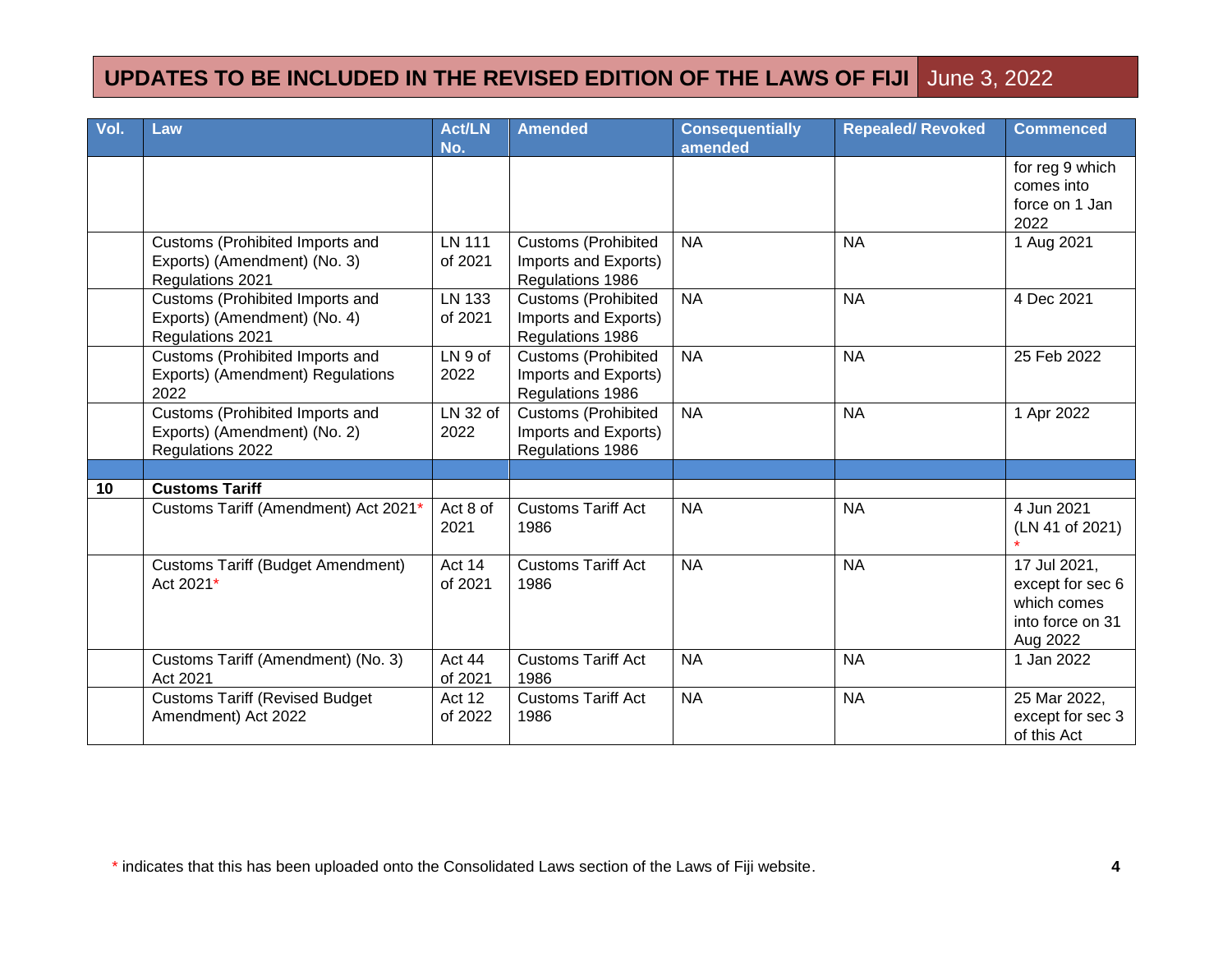| Vol.        | Law                                       | <b>Act/LN</b><br>No. | <b>Amended</b>                | <b>Consequentially</b><br>amended | <b>Repealed/ Revoked</b> | <b>Commenced</b> |
|-------------|-------------------------------------------|----------------------|-------------------------------|-----------------------------------|--------------------------|------------------|
|             |                                           |                      |                               |                                   |                          | which            |
|             |                                           |                      |                               |                                   |                          | comes into       |
|             |                                           |                      |                               |                                   |                          | force on 1 Apr   |
|             |                                           |                      |                               |                                   |                          | 2022             |
|             | Customs Tariff (Amendment) (No. 2)        | Act 24               | <b>Customs Tariff Act</b>     | <b>NA</b>                         | <b>NA</b>                | 1 Apr 2022       |
|             | Act 2022                                  | of 2022              | 1986                          |                                   |                          |                  |
|             |                                           |                      |                               |                                   |                          |                  |
| 8           | <b>Designs</b>                            |                      |                               |                                   |                          |                  |
|             | Designs Act 2021*                         | Act 38               | <b>NA</b>                     | <b>NA</b>                         | United Kingdom           | Has not          |
|             |                                           | of 2021              |                               |                                   | Designs (Protection)     | commenced        |
|             |                                           |                      |                               |                                   | Act 1936                 |                  |
|             |                                           |                      |                               |                                   |                          |                  |
| <b>NEW</b>  | <b>Development of Informal</b>            |                      |                               |                                   |                          |                  |
|             | <b>Settlements</b>                        |                      |                               |                                   |                          |                  |
|             | Development of Informal Settlements       | Act 21               | <b>NA</b>                     | <b>NA</b>                         | <b>NA</b>                | 6 Apr 2022       |
|             | Act 2022                                  | of 2022              |                               |                                   |                          | (LN 39 of 2022)  |
|             |                                           |                      |                               |                                   |                          |                  |
| 1           | <b>Electoral</b>                          |                      |                               |                                   |                          |                  |
|             | Electoral (Amendment) Act 2021*           | Act 9 of             | Electoral Act 2014            | <b>NA</b>                         | <b>NA</b>                | 7 Jun 2021       |
|             |                                           | 2021                 |                               |                                   |                          | (LN 42 of 2021)  |
|             |                                           |                      |                               |                                   |                          |                  |
|             |                                           |                      |                               |                                   |                          |                  |
| $\mathbf 1$ | <b>Electoral (Registration of Voters)</b> |                      |                               |                                   |                          |                  |
|             | Electoral (Registration of Voters)        | Act 10               | Electoral                     | <b>NA</b>                         | <b>NA</b>                | 7 Jun 2021       |
|             | (Amendment) Act 2021                      | of 2021              | (Registration of              |                                   |                          | (LN 43 of 2021)  |
|             | Electoral (Registration of Voters)        | Act 40               | Voters) Act 2012<br>Electoral | <b>NA</b>                         | <b>NA</b>                | 6 Oct 2021       |
|             | (Amendment) (No. 2) Act 2021              | of 2021              | (Registration of              |                                   |                          | (LN 102 of       |
|             |                                           |                      | Voters) Act 2012              |                                   |                          | 2021)            |
|             |                                           |                      |                               |                                   |                          |                  |
|             |                                           |                      |                               |                                   |                          |                  |
|             |                                           |                      |                               |                                   |                          |                  |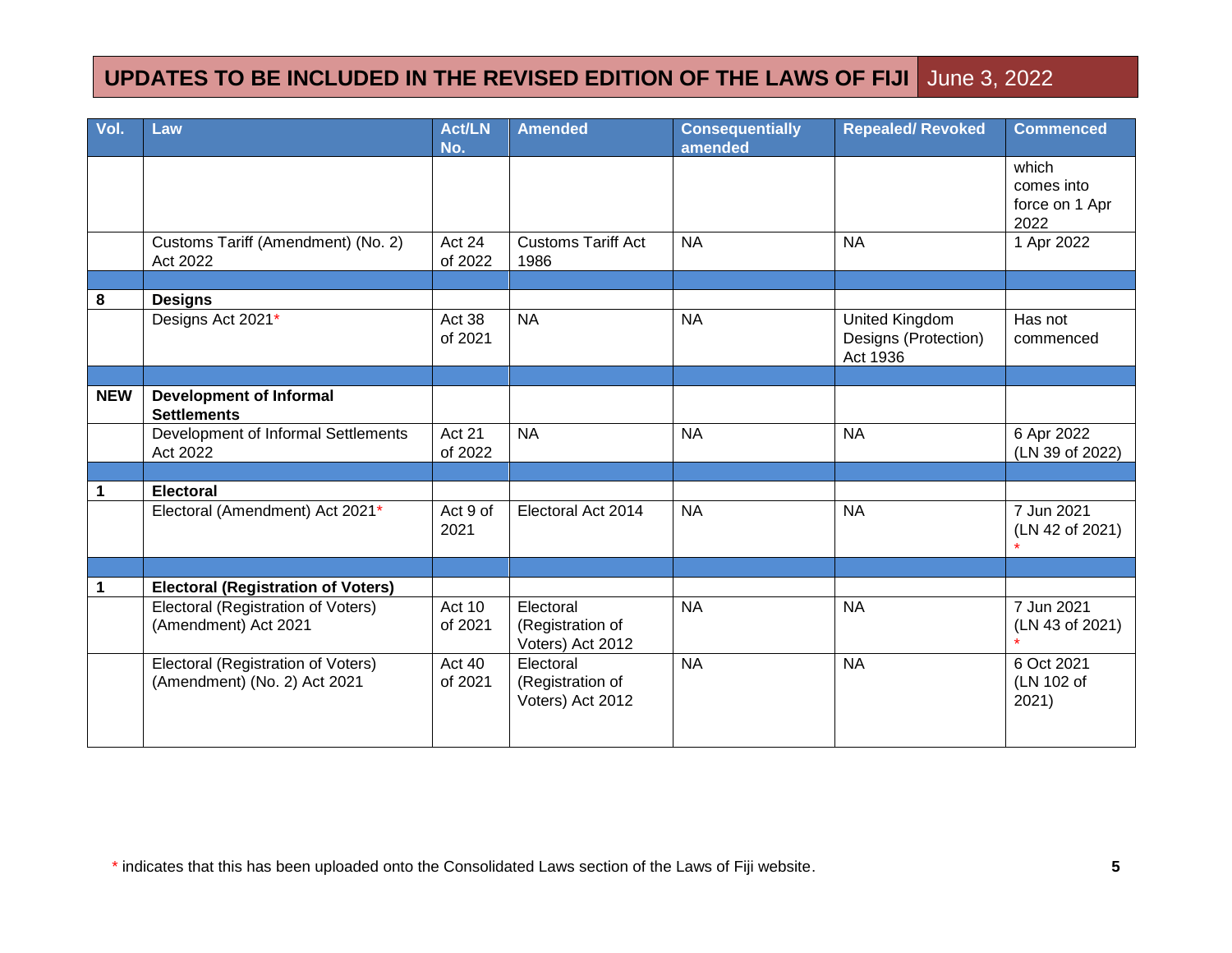| Vol. | Law                                                                                                    | <b>Act/LN</b><br>No. | <b>Amended</b>                                                                                | <b>Consequentially</b><br>amended | <b>Repealed/ Revoked</b> | <b>Commenced</b>              |
|------|--------------------------------------------------------------------------------------------------------|----------------------|-----------------------------------------------------------------------------------------------|-----------------------------------|--------------------------|-------------------------------|
|      |                                                                                                        |                      |                                                                                               |                                   |                          |                               |
| 14   | <b>Employment Relations</b>                                                                            |                      |                                                                                               |                                   |                          |                               |
|      | <b>Employment Relations (Budget</b><br>Amendment) Act 2021*                                            | Act 19<br>of 2021    | Employment<br>Relations Act 2007                                                              | <b>NA</b>                         | <b>NA</b>                | 1 Aug 2021<br>(LN 74 of 2021) |
|      | <b>Employment Relations (Revised</b><br>Budget Amendment) Act 2022                                     | Act 14<br>of 2022    | Employment<br>Relations Act 2007                                                              | <b>NA</b>                         | <b>NA</b>                | 1 Apr 2022<br>(LN 25 of 2022) |
|      | <b>Employment Relations (National</b><br>Minimum Wage) (Amendment)<br>Regulations 2022                 | LN 42 of<br>2022     | Employment<br><b>Relations (National</b><br>Minimum Wage)<br>Regulations 2015                 | <b>NA</b>                         | <b>NA</b>                | 1 Apr 2022                    |
|      | Wages (Building and Civil and<br><b>Electrical Engineering Trades)</b><br>(Amendment) Regulations 2022 | LN 43 of<br>2022     | Wages (Building and<br>Civil and Electrical<br><b>Engineering Trades)</b><br>Regulations 2015 | <b>NA</b>                         | <b>NA</b>                | 1 Apr 2022                    |
|      | Wages (Hotel and Catering Trades)<br>(Amendment) Regulations 2022                                      | LN 44 of<br>2022     | Wages (Hotel and<br>Catering Trades)<br>Regulations 2015                                      | <b>NA</b>                         | <b>NA</b>                | 1 Apr 2022                    |
|      | Wages (Manufacturing Industry)<br>(Amendment) Regulations 2022                                         | LN 45 of<br>2022     | Wages<br>(Manufacturing<br>Industry)<br>Regulations 2015                                      | <b>NA</b>                         | <b>NA</b>                | 1 Apr 2022                    |
|      | Wages (Mining and Quarrying)<br>(Amendment) Regulations 2022                                           | LN 46 of<br>2022     | Wages (Mining and<br>Quarrying)<br>Regulations 2015                                           | <b>NA</b>                         | <b>NA</b>                | 1 Apr 2022                    |
|      | Wages (Printing Trades) (Amendment)<br>Regulations 2022                                                | LN 47 of<br>2022     | <b>Wages (Printing</b><br><b>Trades) Regulations</b><br>2015                                  | <b>NA</b>                         | <b>NA</b>                | 1 Apr 2022                    |
|      | Wages (Sawmilling and Logging<br>Industry) (Amendment) Regulations<br>2022                             | LN 48 of<br>2022     | Wages (Sawmilling<br>and Logging                                                              | <b>NA</b>                         | <b>NA</b>                | 1 Apr 2022                    |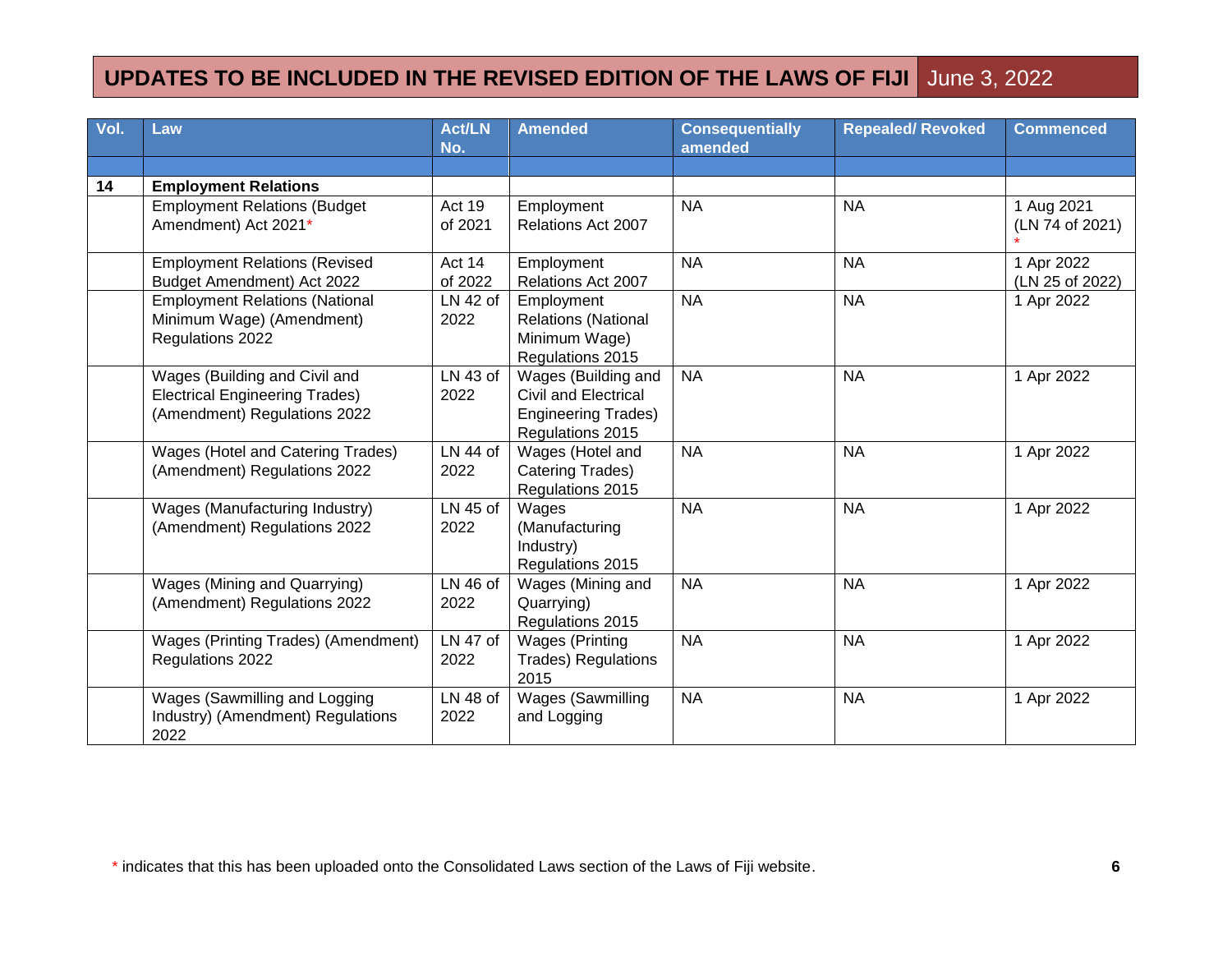| Vol. | Law                                                                                      | <b>Act/LN</b>     | <b>Amended</b>                                                | <b>Consequentially</b>                                                                                                                                                                         | <b>Repealed/ Revoked</b>                                                                  | <b>Commenced</b> |
|------|------------------------------------------------------------------------------------------|-------------------|---------------------------------------------------------------|------------------------------------------------------------------------------------------------------------------------------------------------------------------------------------------------|-------------------------------------------------------------------------------------------|------------------|
|      |                                                                                          | No.               |                                                               | amended                                                                                                                                                                                        |                                                                                           |                  |
|      |                                                                                          |                   | Industry)<br>Regulations 2015                                 |                                                                                                                                                                                                |                                                                                           |                  |
|      | <b>Wages (Security Services)</b><br>(Amendment) Regulations 2022                         | LN 49 of<br>2022  | <b>Wages (Security</b><br>Services)<br>Regulations 2015       | <b>NA</b>                                                                                                                                                                                      | <b>NA</b>                                                                                 | 1 Apr 2022       |
|      | Wages (Wholesale and Retail Trades)<br>(Amendment) Regulations 2022                      | LN 50 of<br>2022  | Wages (Wholesale<br>and Retail Trades)<br>Regulations 2015    | <b>NA</b>                                                                                                                                                                                      | <b>NA</b>                                                                                 | 1 Apr 2022       |
|      | Wages (Garment Industry)<br>(Amendment) Regulations 2022                                 | LN 51 of<br>2022  | <b>Wages (Garment</b><br>Industry)<br>Regulations 2015        | <b>NA</b>                                                                                                                                                                                      | <b>NA</b>                                                                                 | 1 Apr 2022       |
|      | Wages (Road Transport) (Amendment)<br>Regulations 2022                                   | LN 52 of<br>2022  | Wages (Road<br>Transport)<br>Regulations 2015                 | <b>NA</b>                                                                                                                                                                                      | <b>NA</b>                                                                                 | 1 Apr 2022       |
|      |                                                                                          |                   |                                                               |                                                                                                                                                                                                |                                                                                           |                  |
| 9    | <b>Environment and Climate</b><br><b>Adaptation Levy</b>                                 |                   |                                                               |                                                                                                                                                                                                |                                                                                           |                  |
|      | <b>Environment and Climate Adaptation</b><br>Levy (Budget Amendment) Act 2021*           | Act 16<br>of 2021 | Environment and<br><b>Climate Adaptation</b><br>Levy Act 2015 | <b>NA</b>                                                                                                                                                                                      | <b>NA</b>                                                                                 | 1 Aug 2021       |
|      | <b>Environment and Climate Adaptation</b><br>Levy (Revised Budget Amendment)<br>Act 2022 | Act 10<br>of 2022 | Environment and<br><b>Climate Adaptation</b><br>Levy Act 2015 | • Income Tax Act<br>2015<br>• Superyacht<br>Charter Act 2010<br>• Tax Administration<br>Act 2009<br>• Environment and<br>Climate<br><b>Adaptation Levy</b><br>(Climate<br><b>Relocation of</b> | • Environment and<br><b>Climate Adaptation</b><br>Levy (Plastic Bags)<br>Regulations 2017 | 1 Apr 2022       |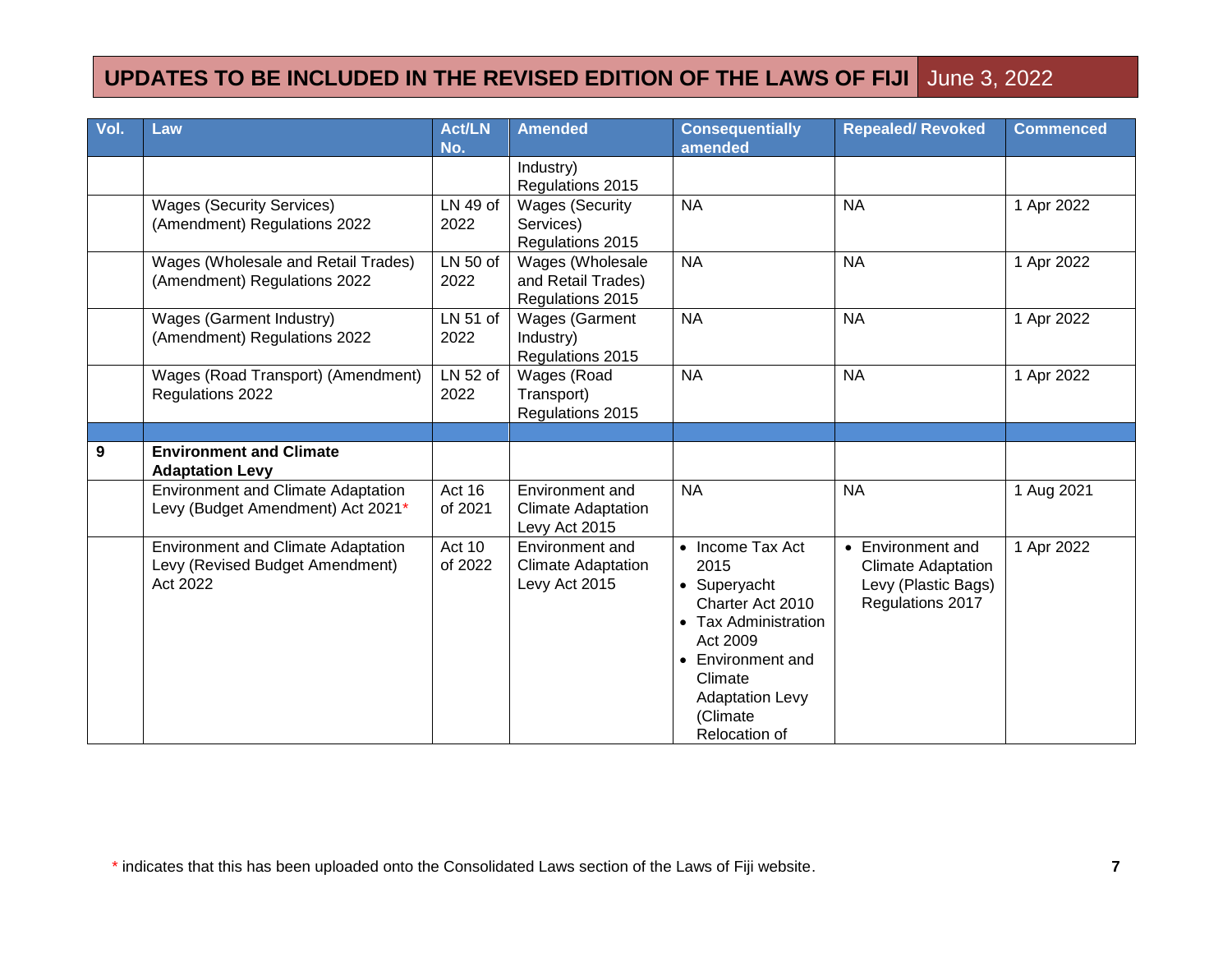| Vol. | Law                                                                                                                                        | <b>Act/LN</b><br>No. | <b>Amended</b>                                                                                                                          | <b>Consequentially</b><br>amended                 | <b>Repealed/ Revoked</b>                         | <b>Commenced</b>     |
|------|--------------------------------------------------------------------------------------------------------------------------------------------|----------------------|-----------------------------------------------------------------------------------------------------------------------------------------|---------------------------------------------------|--------------------------------------------------|----------------------|
|      |                                                                                                                                            |                      |                                                                                                                                         | Communities<br>Trust Fund)<br>Regulations 2019    |                                                  |                      |
|      | <b>Environment and Climate Adaptation</b><br>Levy (Climate Relocation of<br><b>Communities Trust Fund)</b><br>(Amendment) Regulations 2022 | LN 33 of<br>2022     | Environment and<br><b>Climate Adaptation</b><br>Levy (Climate<br>Relocation of<br><b>Communities Trust</b><br>Fund) Regulations<br>2019 | <b>NA</b>                                         | <b>NA</b>                                        | 1 Apr 2022           |
|      |                                                                                                                                            |                      |                                                                                                                                         |                                                   |                                                  |                      |
| 19   | <b>Environment Management</b>                                                                                                              |                      |                                                                                                                                         |                                                   |                                                  |                      |
|      | <b>Environment Management</b><br>(Polystyrene Products Exemptions)<br>(Amendment) Regulations 2021*                                        | LN 47 of<br>2021     | Environment<br>Management<br>(Polystyrene<br>Products<br>Exemptions)<br>Regulations 2021                                                | <b>NA</b>                                         | <b>NA</b>                                        | 1 Jan 2021           |
|      |                                                                                                                                            |                      |                                                                                                                                         |                                                   |                                                  |                      |
| 8    | <b>Fair Reporting of Credit</b><br>Fair Reporting of Credit (Budget<br>Amendment) Act 2021*                                                | Act 30<br>of 2021    | Fair Reporting of<br>Credit Act 2016                                                                                                    | <b>NA</b>                                         | <b>NA</b>                                        | 1 Aug 2021           |
|      | Fair Reporting of Credit (Amendment)<br>Regulations 2021*                                                                                  | LN 70 of<br>2021     | Fair Reporting of<br><b>Credit Regulations</b><br>2016                                                                                  | <b>NA</b>                                         | <b>NA</b>                                        | 1 Aug 2021           |
|      |                                                                                                                                            |                      |                                                                                                                                         |                                                   |                                                  |                      |
| 20   | <b>Fiji Institute of Chartered</b><br><b>Accountants</b>                                                                                   |                      |                                                                                                                                         |                                                   |                                                  |                      |
|      | Fiji Institute of Chartered Accountants<br>Act 2021                                                                                        | Act 44<br>of 2021    | <b>NA</b>                                                                                                                               | Income Tax (Exempt<br>Income) Regulations<br>2016 | Fiji Institute of<br><b>Accountants Act 1971</b> | Has not<br>commenced |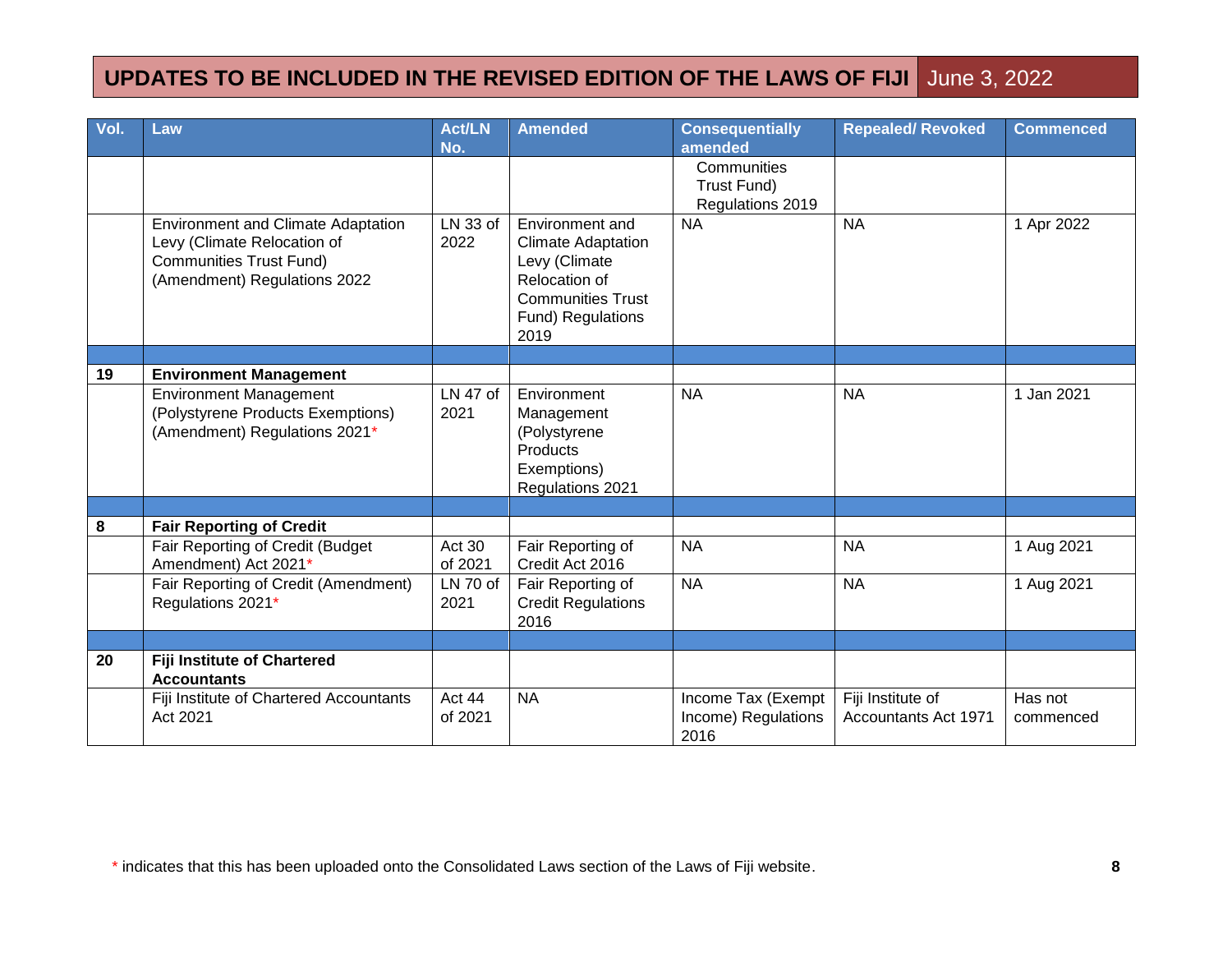| Vol.        | Law                                                                                        | <b>Act/LN</b><br>No. | Amended                                                                                 | <b>Consequentially</b><br>amended              | <b>Repealed/ Revoked</b> | <b>Commenced</b>                                                                           |
|-------------|--------------------------------------------------------------------------------------------|----------------------|-----------------------------------------------------------------------------------------|------------------------------------------------|--------------------------|--------------------------------------------------------------------------------------------|
|             |                                                                                            |                      |                                                                                         |                                                |                          |                                                                                            |
| $\mathbf 3$ | Fiji National Provident Fund                                                               |                      |                                                                                         |                                                |                          |                                                                                            |
|             | Fiji National Provident Fund (Budget<br>Amendment) Act 2021*                               | Act 18<br>of 2021    | Fiji National<br><b>Provident Fund Act</b><br>2011                                      | <b>NA</b>                                      | <b>NA</b>                | 1 Aug 2021,<br>except for<br>sections 3 and<br>4 which come<br>into force on 1<br>Jan 2022 |
|             | Fiji National Provident Fund<br>(Amendment) Regulations 2021*                              | LN 66 of<br>2021     | Fiji National<br><b>Provident Fund</b><br>Regulations 2014                              | <b>NA</b>                                      | <b>NA</b>                | 1 Aug 2021                                                                                 |
|             | Fiji National Provident Fund (Special<br>Death Benefits) Regulations 2022                  | LN 17 of<br>2022     | <b>NA</b>                                                                               | Fiji National<br>Provident<br>Regulations 2014 | <b>NA</b>                | 1 July 2012                                                                                |
|             |                                                                                            |                      |                                                                                         |                                                |                          |                                                                                            |
| 13          | <b>Fiji National University</b>                                                            |                      |                                                                                         |                                                |                          |                                                                                            |
|             | Fiji National University (Amendment)<br>Act 2022                                           | Act 3 of<br>2022     | Fiji National<br>University Act 2009                                                    | <b>NA</b>                                      | <b>NA</b>                | 14 Feb 2022<br>(LN 7 of 2022)                                                              |
|             |                                                                                            |                      |                                                                                         |                                                |                          |                                                                                            |
| 3           | <b>Fiji Revenue and Customs Service</b>                                                    |                      |                                                                                         |                                                |                          |                                                                                            |
|             | Fiji Revenue and Customs Service<br>(Amendment) Act 2021*                                  | Act 7 of<br>2021     | Fiji Revenue and<br><b>Customs Service Act</b><br>1998                                  | <b>NA</b>                                      | <b>NA</b>                | 4 Jun 2021<br>(LN 40 of 2021)                                                              |
|             | Fiji Revenue and Customs Service<br>(Information Sharing) (Amendment)<br>Regulations 2021* | $LN64$ of<br>2021    | Fiji Revenue and<br><b>Customs Service</b><br>(Information Sharing)<br>Regulations 2019 | <b>NA</b>                                      | <b>NA</b>                | 1 Aug 2021                                                                                 |
|             |                                                                                            |                      |                                                                                         |                                                |                          |                                                                                            |
| 3           | <b>Fijian Competition and Consumer</b><br><b>Commission</b>                                |                      |                                                                                         |                                                |                          |                                                                                            |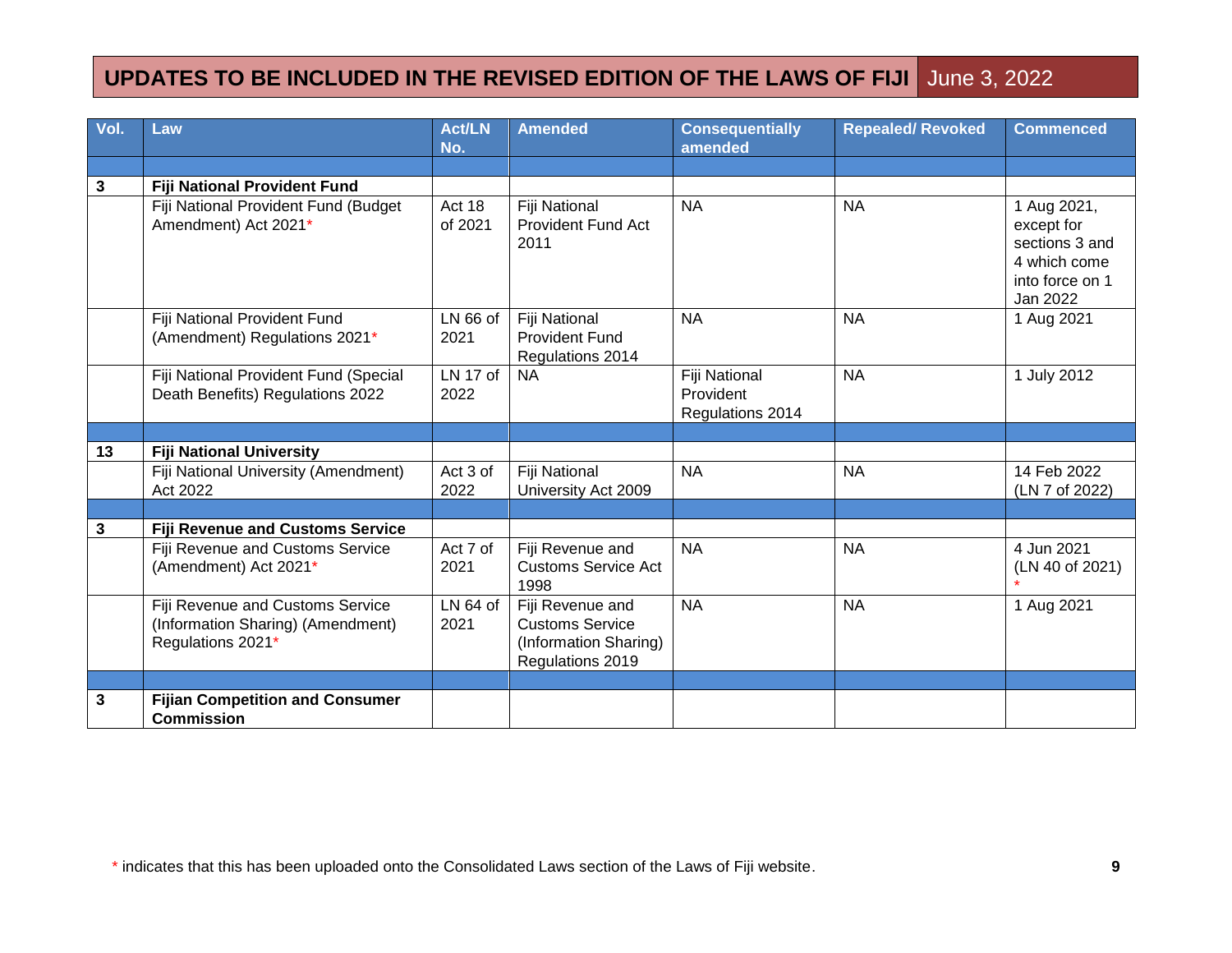| Vol. | Law                                                                                                                     | Act/LN<br>No.      | <b>Amended</b> | <b>Consequentially</b><br>amended | <b>Repealed/ Revoked</b>                                                                                                      | <b>Commenced</b> |
|------|-------------------------------------------------------------------------------------------------------------------------|--------------------|----------------|-----------------------------------|-------------------------------------------------------------------------------------------------------------------------------|------------------|
|      | Fijian Competition and Consumer<br>Commission (Price Control) (Petroleum<br>Prices) (No. 4) Order 2021*                 | LN 36 of<br>2021   | <b>NA</b>      | <b>NA</b>                         | <b>Fijian Competition</b><br>and Consumer<br><b>Commission (Price</b><br>Control) (Petroleum<br>Prices) (No. 3) Order<br>2021 | 1 May 2021       |
|      | Fijian Competition and Consumer<br>Commission (Price Control) (Petroleum<br>Prices) (No. 5) Order 2021                  | LN 39 of<br>2021   | <b>NA</b>      | <b>NA</b>                         | <b>Fijian Competition</b><br>and Consumer<br><b>Commission (Price</b><br>Control) (Petroleum<br>Prices) (No. 4) Order<br>2021 | 1 Jun 2021       |
|      | Fijian Competition and Consumer<br>Commission (Control of Prices for the<br>Supply of Cement Products) Order<br>$2021*$ | $LN$ 48 of<br>2021 | <b>NA</b>      | <b>NA</b>                         | <b>NA</b>                                                                                                                     | 22 Jun 2021      |
|      | Fijian Competition and Consumer<br>Commission (Price Control) (Petroleum<br>Prices) (No. 6) Order 2021*                 | LN 49 of<br>2021   | <b>NA</b>      | <b>NA</b>                         | <b>Fijian Competition</b><br>and Consumer<br><b>Commission (Price</b><br>Control) (Petroleum<br>Prices) (No. 5) Order<br>2021 | 1 Jul 2021       |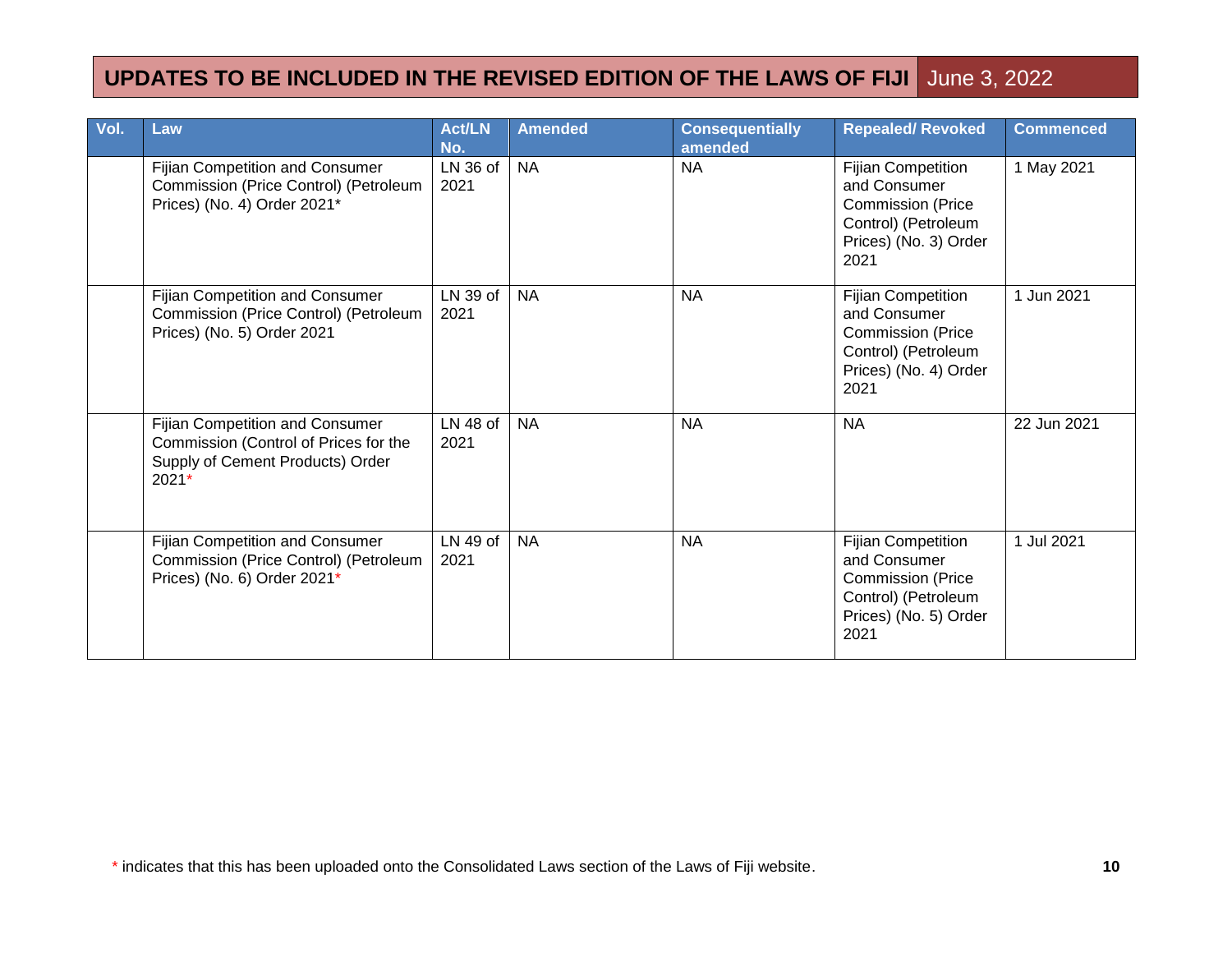| Vol. | Law                                                                                                                    | <b>Act/LN</b><br>No. | <b>Amended</b> | <b>Consequentially</b><br>amended | <b>Repealed/ Revoked</b>                                                                                                      | <b>Commenced</b> |
|------|------------------------------------------------------------------------------------------------------------------------|----------------------|----------------|-----------------------------------|-------------------------------------------------------------------------------------------------------------------------------|------------------|
|      | <b>Fijian Competition and Consumer</b><br>Commission (Control of Prices for the<br>Supply of LPG Products) Order 2021* | LN 50 of<br>2021     | <b>NA</b>      | <b>NA</b>                         | <b>NA</b>                                                                                                                     | 13 Jul 2021      |
|      | <b>Fijian Competition and Consumer</b><br>Commission (Price Control) (Petroleum<br>Prices) (No. 7) Order 2021*         | LN 59 of<br>2021     | <b>NA</b>      | <b>NA</b>                         | <b>Fijian Competition</b><br>and Consumer<br><b>Commission (Price</b><br>Control) (Petroleum<br>Prices) (No. 6) Order<br>2021 | 1 Aug 2021       |
|      | <b>Fijian Competition and Consumer</b><br>Commission (Price Control) (Petroleum<br>Prices) Order (No. 8) 2021          | LN 92 of<br>2021     | <b>NA</b>      | <b>NA</b>                         | <b>Fijian Competition</b><br>and Consumer<br><b>Commission (Price</b><br>Control) (Petroleum<br>Prices) (No. 7) Order<br>2021 | 1 Sep 2021       |
|      | <b>Fijian Competition and Consumer</b><br>Commission (Control of Prices for<br>Postal Services) Order 2021*            | LN 93 of<br>2021     | <b>NA</b>      | <b>NA</b>                         | <b>NA</b>                                                                                                                     | 15 Sep 2021      |
|      | <b>Fijian Competition and Consumer</b><br>Commission (Price Control) (Petroleum<br>Prices) (No. 9) Order 2021          | LN 96 of<br>2021     | <b>NA</b>      | <b>NA</b>                         | Fijian Competition<br>and Consumer<br><b>Commission (Price</b><br>Control) (Petroleum<br>Prices) Order (No. 8)<br>2021        | 1 Oct 2021       |
|      | <b>Fijian Competition and Consumer</b><br>Commission (Price Control) (Food Item<br>Prices) Order 2021                  | LN 97 of<br>2021     | <b>NA</b>      | <b>NA</b>                         | <b>NA</b>                                                                                                                     | 30 Sep 2021      |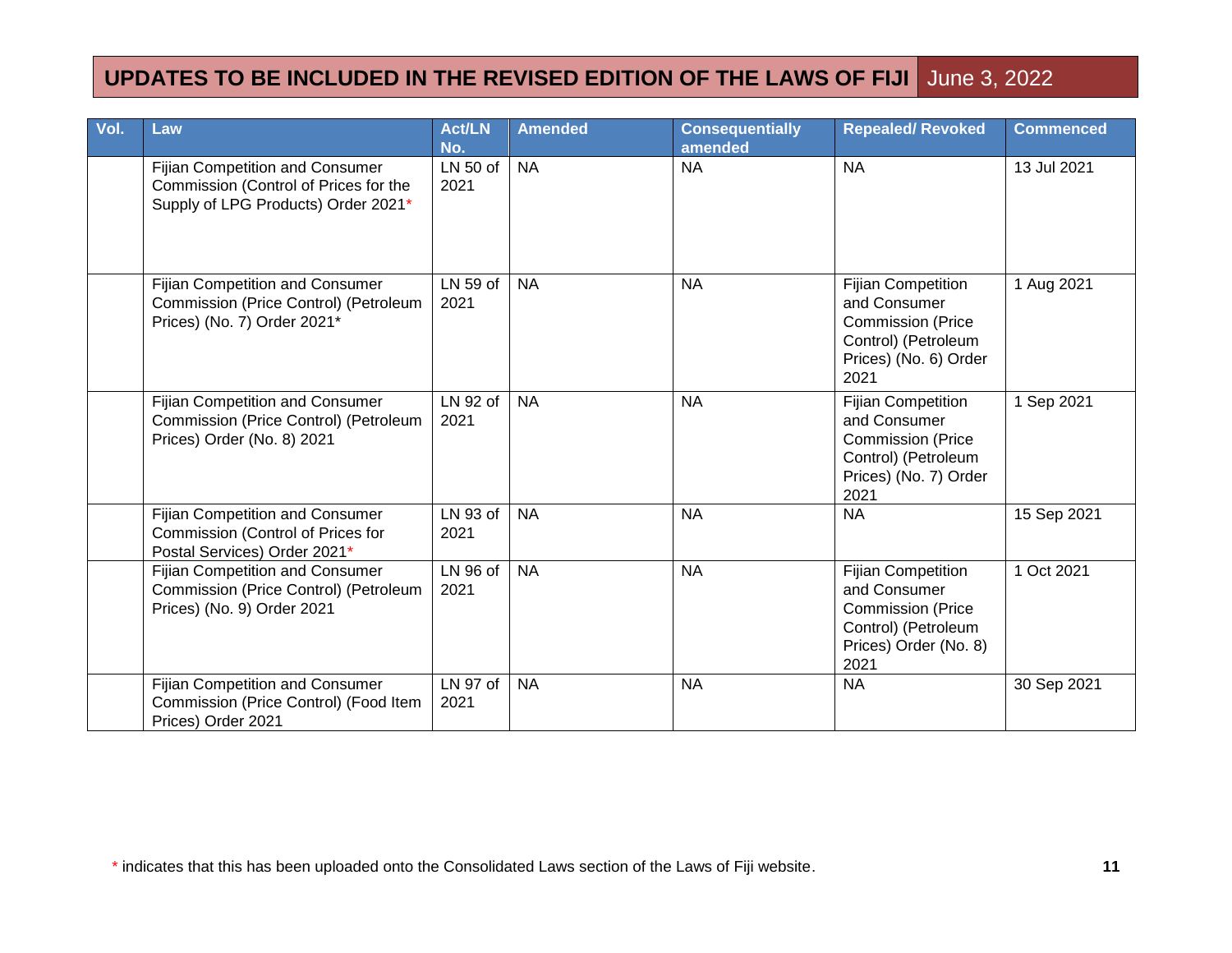| Vol. | Law                                                                                                                          | <b>Act/LN</b><br>No.     | <b>Amended</b> | <b>Consequentially</b><br>amended | <b>Repealed/ Revoked</b>                                                                                                              | <b>Commenced</b> |
|------|------------------------------------------------------------------------------------------------------------------------------|--------------------------|----------------|-----------------------------------|---------------------------------------------------------------------------------------------------------------------------------------|------------------|
|      | Fijian Competition and Consumer<br>Commission (Price Control) (Petroleum<br>Product Prices) Order 2021                       | LN 98 of<br>2021         | <b>NA</b>      | <b>NA</b>                         | <b>NA</b>                                                                                                                             | 30 Sep 2021      |
|      | <b>Fijian Competition and Consumer</b><br><b>Commission (Price Control)</b><br>(Pharmaceutical Product Prices) Order<br>2021 | LN 99 of<br>2021         | <b>NA</b>      | <b>NA</b>                         | <b>NA</b>                                                                                                                             | 30 Sep 2021      |
|      | Fijian Competition and Consumer<br>Commission (Price Control) (Supply of<br>Sugar) (Ex-factory) Order 2021                   | <b>LN 100</b><br>of 2021 | <b>NA</b>      | <b>NA</b>                         | <b>NA</b>                                                                                                                             | 30 Sep 2021      |
|      | Fijian Competition and Consumer<br>Commission (Price Control) (Petroleum<br>Product Prices) (No. 10) Order 2021              | <b>LN 116</b><br>of 2021 | <b>NA</b>      | <b>NA</b>                         | <b>Fijian Competition</b><br>and Consumer<br><b>Commission (Price</b><br>Control) (Petroleum<br>Product Prices) (No.<br>9) Order 2021 | 1 Nov 2021       |
|      | <b>Fijian Competition and Consumer</b><br>Commission (Control of Prices for<br>Reinforcement Steel Rods) Order 2021          | <b>LN 124</b><br>of 2021 | <b>NA</b>      | <b>NA</b>                         | <b>NA</b>                                                                                                                             | 14 Nov 2021      |
|      | <b>Fijian Competition and Consumer</b><br>Commission (Control of Prices for<br>Interconnection Services Rates) Order<br>2021 | <b>LN 125</b><br>of 2021 | <b>NA</b>      | <b>NA</b>                         | <b>NA</b>                                                                                                                             | 22 Nov 2021      |
|      | <b>Fijian Competition and Consumer</b><br>Commission (Price Control) (Petroleum<br>Prices) (No. 11) Order 2021               | <b>LN 126</b><br>of 2021 | <b>NA</b>      | <b>NA</b>                         | <b>Fijian Competition</b><br>and Consumer<br><b>Commission (Price</b><br>Control) (Petroleum<br>Prices) (No. 10) Order<br>2021        | 1 Dec 2021       |
|      | <b>Fijian Competition and Consumer</b><br><b>Commission (Rent Increase Restriction</b>                                       | <b>LN 136</b><br>of 2021 | <b>NA</b>      | <b>NA</b>                         | <b>NA</b>                                                                                                                             | 1 Jan 2022       |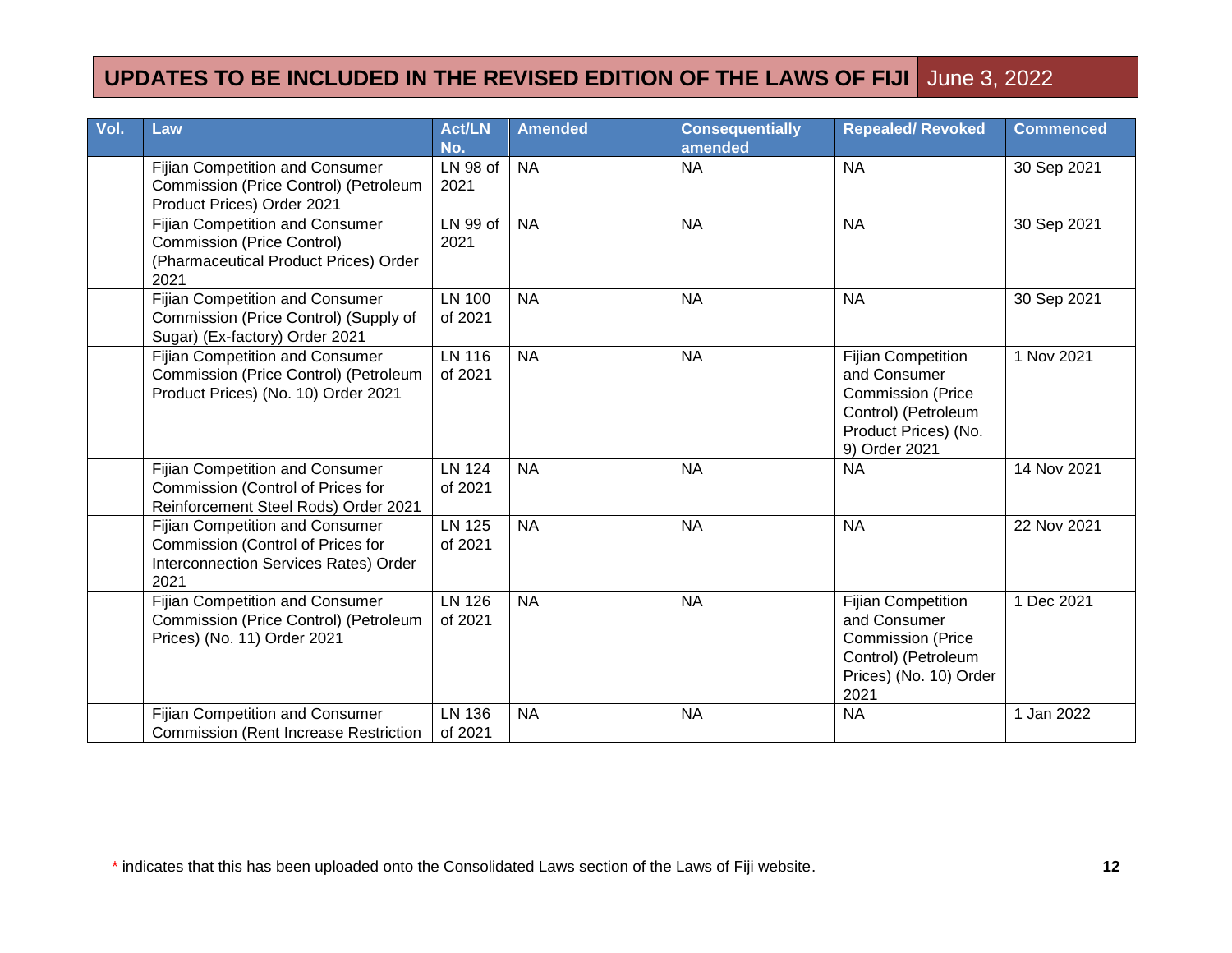| Vol. | Law                                                                                                                 | <b>Act/LN</b><br>No.       | <b>Amended</b> | <b>Consequentially</b><br>amended | <b>Repealed/ Revoked</b>                                                                                                               | <b>Commenced</b> |
|------|---------------------------------------------------------------------------------------------------------------------|----------------------------|----------------|-----------------------------------|----------------------------------------------------------------------------------------------------------------------------------------|------------------|
|      | on Residential and Ground Rent) Order<br>2021                                                                       |                            |                |                                   |                                                                                                                                        |                  |
|      | <b>Fijian Competition and Consumer</b><br>Commission (Price Control) (Petroleum<br>Prices) (No. 12) Order 2021      | <b>LN 137</b><br>of 2021   | <b>NA</b>      | <b>NA</b>                         | <b>Fijian Competition</b><br>and Consumer<br><b>Commission (Price</b><br>Control) (Petroleum<br>Prices) (No. 11) Order<br>2021         | <b>Jan 2022</b>  |
|      | <b>Fijian Competition and Consumer</b><br>Commission (Price Control) (Petroleum<br>Prices) Order 2022               | LN <sub>3</sub> of<br>2022 | <b>NA</b>      | <b>NA</b>                         | <b>Fijian Competition</b><br>and Consumer<br><b>Commission (Price</b><br>Control) (Petroleum<br>Prices) (No. 12) Order<br>2021         | 1 Feb 2022       |
|      | <b>Fijian Competition and Consumer</b><br>Commission (Price Control) (Petroleum<br>Prices) (No. 2) Order 2022       | $LN$ 10 of<br>2022         | <b>NA</b>      | <b>NA</b>                         | <b>Fijian Competition</b><br>and Consumer<br><b>Commission (Price</b><br>Control) (Petroleum<br>Prices) Order 2022                     | 1 Mar 2022       |
|      | Fijian Competition and Consumer<br>Commission (Wheat Products) (Ex-<br>factory, Wholesale and Retail) Order<br>2022 | $LN$ 11 of<br>2022         | <b>NA</b>      | <b>NA</b>                         | <b>Fijian Competition</b><br>and Consumer<br><b>Commission (Wheat</b><br>Products) (Ex-factory,<br>Wholesale and Retail)<br>Order 2019 | 28 Feb 2022      |
|      | <b>Fijian Competition and Consumer</b><br>Commission (Price Control) (Petroleum<br>Prices) (No. 3) Order 2022*      | LN 24 of<br>2022           | <b>NA</b>      | <b>NA</b>                         | <b>Fijian Competition</b><br>and Consumer<br><b>Commission (Price</b><br>Control) (Petroleum<br>Prices) (No. 2) Order<br>2022          | 1 Apr 2022       |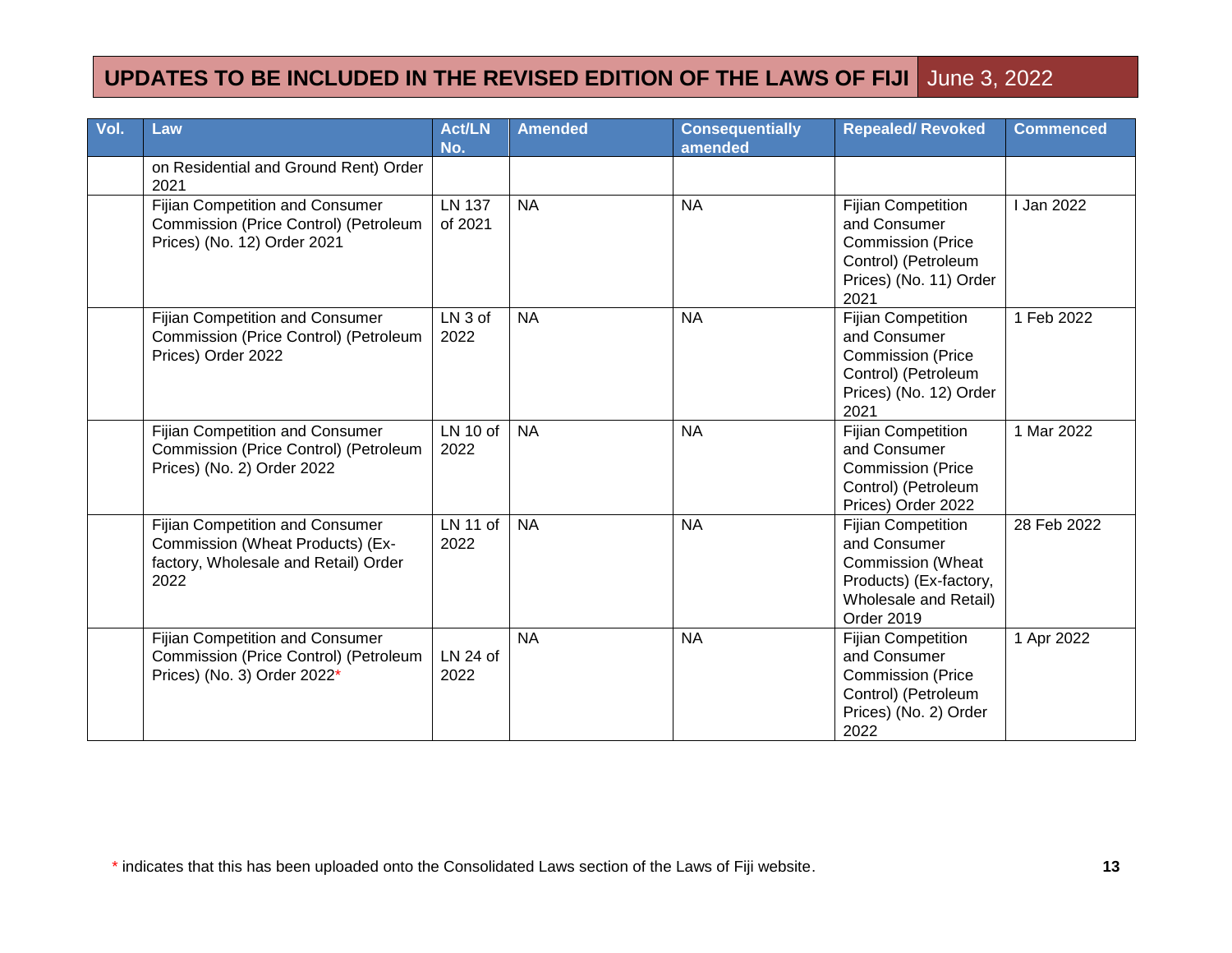| Vol. | Law                                                                                                                                        | <b>Act/LN</b><br>No. | Amended                             | <b>Consequentially</b><br>amended | <b>Repealed/ Revoked</b>                                                                                                      | <b>Commenced</b> |
|------|--------------------------------------------------------------------------------------------------------------------------------------------|----------------------|-------------------------------------|-----------------------------------|-------------------------------------------------------------------------------------------------------------------------------|------------------|
|      | <b>Fijian Competition and Consumer</b><br>Commission (Price Control) (Petroleum<br>Prices) (No. 4) Order 2022                              | $LN 57$ of<br>2022   | <b>NA</b>                           | <b>NA</b>                         | <b>Fijian Competition</b><br>and Consumer<br><b>Commission (Price</b><br>Control) (Petroleum<br>Prices) (No. 3) Order<br>2022 | 1 May 2022       |
|      | <b>Fijian Competition and Consumer</b><br>Commission (Bread) (Wholesale and<br>Retail) Order 2022                                          | LN 74 of<br>2022     | <b>NA</b>                           | <b>NA</b>                         | Commerce (Price<br>Control) (Foodstuffs)<br>Order 2015                                                                        | 13 May 2022      |
|      | Fijian Competition and Consumer<br>Commission (Control of Prices for<br>Retail Supply of Electricity and<br>Ancillary Services) Order 2022 | LN 75 of<br>2022     | <b>NA</b>                           | <b>NA</b>                         | <b>NA</b>                                                                                                                     | 25 May 2022      |
|      | <b>Fijian Competition and Consumer</b><br>Commission (Price Control) (Petroleum<br>Prices) (No. 5) Order 2022                              | LN 77 of<br>2022     | <b>NA</b>                           | <b>NA</b>                         | <b>Fijian Competition</b><br>and Consumer<br><b>Commission (Price</b><br>Control) (Petroleum<br>Prices) (No. 4) Order<br>2022 | 1 Jun 2022       |
|      |                                                                                                                                            |                      |                                     |                                   |                                                                                                                               |                  |
| 5    | <b>Financial Management</b>                                                                                                                |                      |                                     |                                   |                                                                                                                               |                  |
|      | Financial Management (Amendment)<br>Act 2021*                                                                                              | Act 34<br>of 2021    | Financial<br>Management Act<br>2004 | Electoral Act 2014                | <b>NA</b>                                                                                                                     | 1 Apr 2022       |
|      | <b>Financial Management (Revised</b><br>Budget Amendment) Act 2022                                                                         | Act 13<br>of 2022    | Financial<br>Management Act<br>2004 | <b>NA</b>                         | <b>NA</b>                                                                                                                     | 1 Apr 2022       |
|      | Finance (Amendment) (No. 2)<br>Instructions 2021                                                                                           | LN 109<br>of 2021    | <b>Finance Instructions</b><br>2010 | <b>NA</b>                         | <b>NA</b>                                                                                                                     | 25 Oct 2021      |
|      | Commencement Notice - Financial<br>Management (Amendment) Act 2021                                                                         | $LN$ 18 of<br>2022   | <b>NA</b>                           | <b>NA</b>                         | <b>NA</b>                                                                                                                     | 1 Apr 2022       |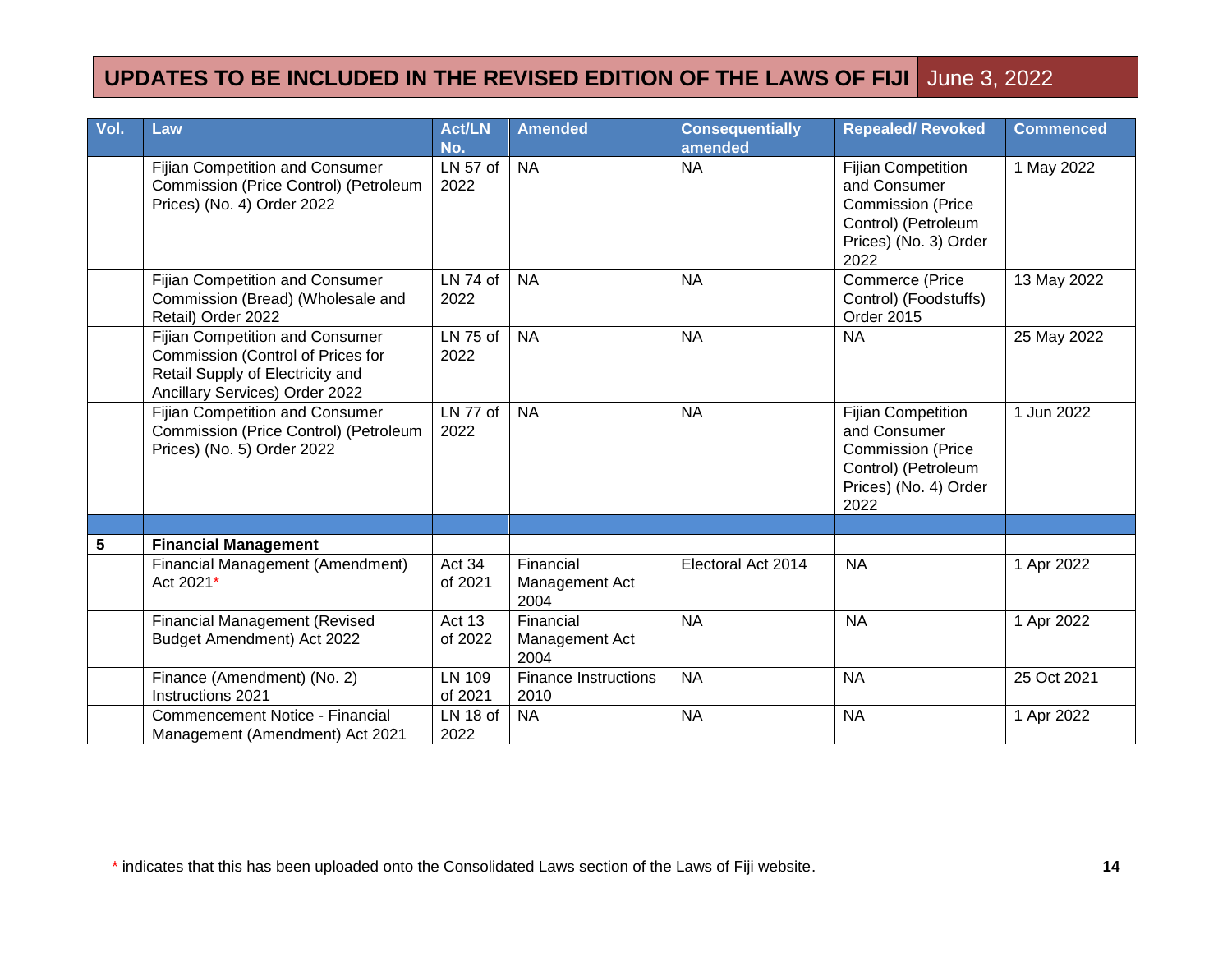| Vol. | Law                                                                                                 | <b>Act/LN</b><br>No. | Amended                                                                               | <b>Consequentially</b><br>amended | <b>Repealed/ Revoked</b> | <b>Commenced</b> |
|------|-----------------------------------------------------------------------------------------------------|----------------------|---------------------------------------------------------------------------------------|-----------------------------------|--------------------------|------------------|
|      | Finance (Amendment) Instructions<br>2022                                                            | LN 34 of<br>2022     | <b>NA</b>                                                                             | <b>NA</b>                         | <b>NA</b>                | 1 Apr 2022       |
|      |                                                                                                     |                      |                                                                                       |                                   |                          |                  |
| 19   | <b>Fruit Export and Marketing</b>                                                                   |                      |                                                                                       |                                   |                          |                  |
|      | Fruit Export and Marketing (Budget<br>Amendment) Act 2021*                                          | Act 24<br>of 2021    | Fruit Export and<br>Marketing Act 1906                                                | <b>NA</b>                         | <b>NA</b>                | 1 Aug 2021       |
|      | Fruit Export and Marketing<br>(Amendment)<br>Regulations 2021*                                      | LN 58 of<br>2021     | Fruit Export and<br>Marketing<br>Regulations 1931                                     | <b>NA</b>                         | <b>NA</b>                | 1 Aug 2021       |
|      |                                                                                                     |                      |                                                                                       |                                   |                          |                  |
| 9    | <b>Gambling Turnover Tax</b>                                                                        |                      |                                                                                       |                                   |                          |                  |
|      | <b>Gambling Turnover Tax (Budget</b><br>Amendment) Act 2021*                                        | Act 17<br>of 2021    | <b>Gambling Turnover</b><br><b>Tax Act 1991</b>                                       | <b>NA</b>                         | <b>NA</b>                | 1 Aug 2021       |
|      |                                                                                                     |                      |                                                                                       |                                   |                          |                  |
| 12   | Gaming                                                                                              |                      |                                                                                       |                                   |                          |                  |
|      | Gaming (Win Together Sweepstakes)<br>Exemption Order 2021*                                          | LN 94 of<br>2021     | <b>NA</b>                                                                             | <b>NA</b>                         | <b>NA</b>                | 28 Aug 2021      |
|      | Gaming (Know Your Election<br>\$30,000.00 Bonanza) Exemption Order<br>2022                          | LN 8 of<br>2022      | <b>NA</b>                                                                             | <b>NA</b>                         | <b>NA</b>                | 24 Feb 2022      |
|      | Gaming (Know Your Election<br>\$30,000.00 Bonanza) Exemption<br>(Amendment) Order 2022              | LN 37 of<br>2022     | <b>NA</b>                                                                             | <b>NA</b>                         | <b>NA</b>                | 3 Apr 2022       |
|      |                                                                                                     |                      |                                                                                       |                                   |                          |                  |
| 14   | <b>Health And Safety at Work</b>                                                                    |                      |                                                                                       |                                   |                          |                  |
|      | Health and Safety at Work (General<br><b>Workplace Conditions) (Amendment)</b><br>Regulations 2021* | LN 53 of<br>2021     | Health and Safety at<br>Work (General<br>Workplace<br>Conditions)<br>Regulations 2003 | <b>NA</b>                         | <b>NA</b>                | 8 Jul 2021       |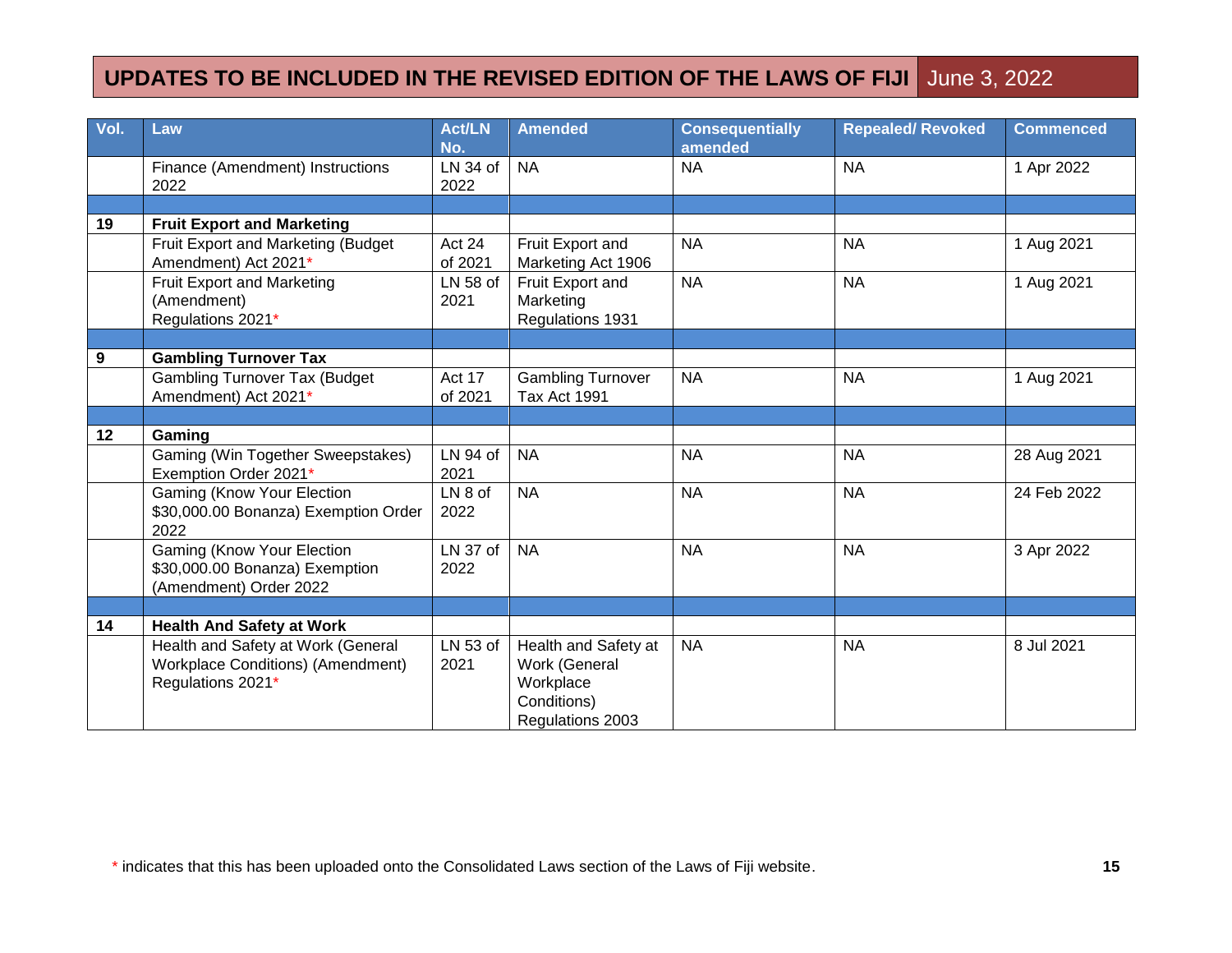| Vol. | Law                                                                                    | <b>Act/LN</b><br>No. | <b>Amended</b>                                                                        | <b>Consequentially</b><br>amended | <b>Repealed/ Revoked</b> | <b>Commenced</b>                                                                                   |
|------|----------------------------------------------------------------------------------------|----------------------|---------------------------------------------------------------------------------------|-----------------------------------|--------------------------|----------------------------------------------------------------------------------------------------|
|      | Declaration to Extend the Application<br>of the Health and Safety at Work Act<br>1996* | $LN54$ of<br>2021    | Health and Safety at<br>Work (General<br>Workplace<br>Conditions)<br>Regulations 2003 | <b>NA</b>                         | <b>NA</b>                | 8 Jul 2021                                                                                         |
|      |                                                                                        |                      |                                                                                       |                                   |                          |                                                                                                    |
| 12   | <b>Hotels and Guest Houses</b>                                                         |                      |                                                                                       |                                   |                          |                                                                                                    |
|      | <b>Hotels and Guest Houses</b><br>(Amendment) Act 2021                                 | Act 46<br>of 2021    | <b>Hotels and Guest</b><br>Houses Act 1973                                            | <b>NA</b>                         | <b>NA</b>                | 4 Dec 2021<br>(LN 129 of<br>2021)                                                                  |
|      | <b>Hotels and Guest Houses</b><br>(Amendment) Regulations 2021                         | LN 131<br>of 2021    | <b>Hotels and Guest</b><br>Houses Regulations<br>1974                                 | <b>NA</b>                         | <b>NA</b>                | 4 Dec 2021                                                                                         |
|      |                                                                                        |                      |                                                                                       |                                   |                          |                                                                                                    |
| 9    | <b>Income Tax</b>                                                                      |                      |                                                                                       |                                   |                          |                                                                                                    |
|      | Part 6 of the Income Tax Act 2015*                                                     | LN 75 of<br>2021     | <b>NA</b>                                                                             | <b>NA</b>                         | <b>NA</b>                | 1 Aug 2021                                                                                         |
|      | Income Tax (Budget Amendment) Act<br>2021*                                             | Act 28<br>of 2021    | Income Tax Act<br>2015                                                                | <b>NA</b>                         | <b>NA</b>                | 1 Aug 2021                                                                                         |
|      | Income Tax (Amendment) (No. 2) Act<br>2021*                                            | Act 35<br>of 2021    | Income Tax Act<br>2015                                                                | <b>NA</b>                         | <b>NA</b>                | 20 Aug 2021,<br>except for sec 2<br>which is<br>deemed to have<br>come into force<br>on 1 Aug 2021 |
|      | Income Tax (Revised Budget<br>Amendment) Act 2022                                      | Act 7 of<br>2022     | Income Tax Act<br>2015                                                                | <b>NA</b>                         | <b>NA</b>                | 1 Apr 2022                                                                                         |
|      | Income Tax (Recycling Business<br><b>Investment Incentives) Regulations</b><br>2021*   | LN 61 of<br>2021     | <b>NA</b>                                                                             | <b>NA</b>                         | <b>NA</b>                | 1 Aug 2021                                                                                         |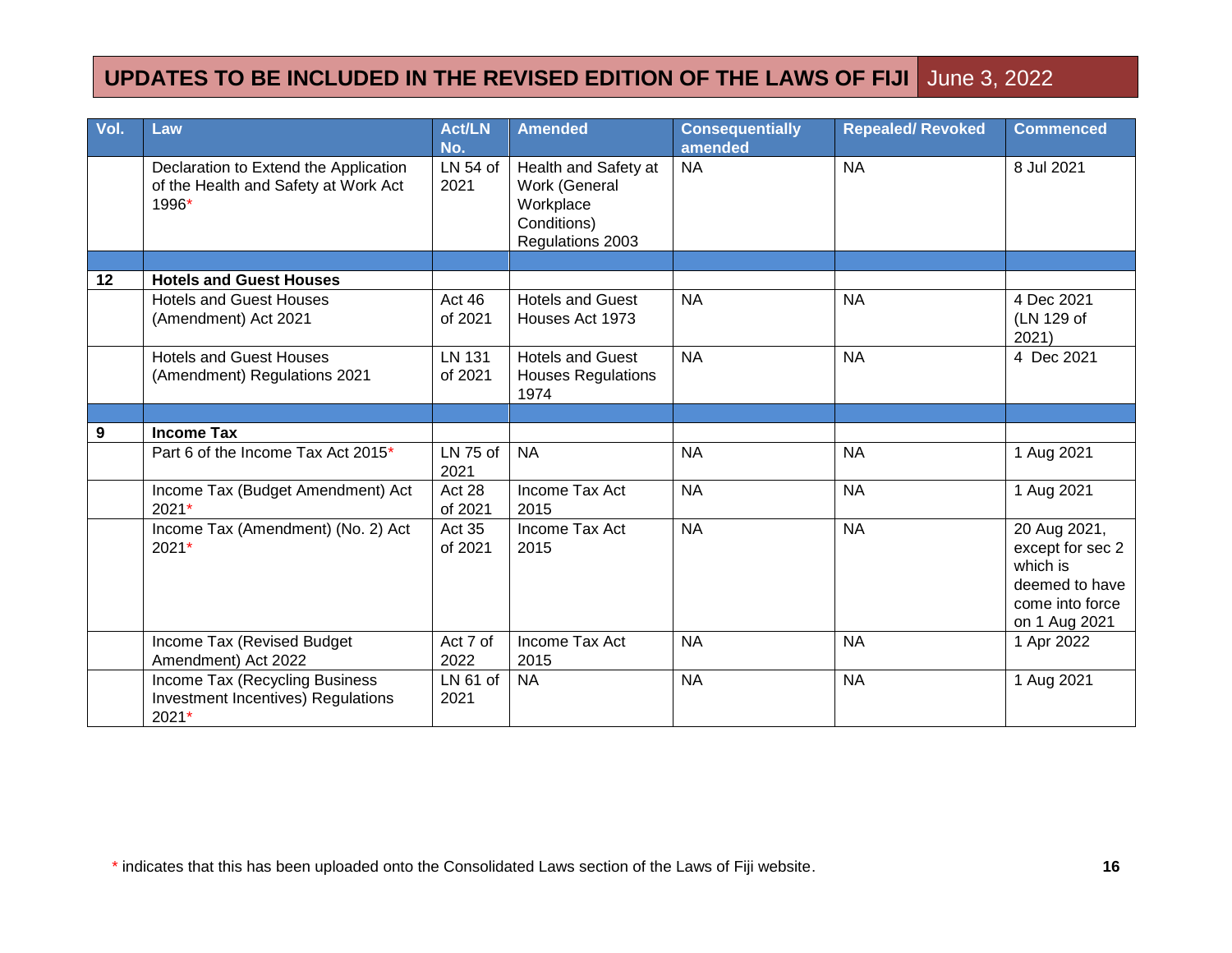| Vol. | Law                                                                                                                        | <b>Act/LN</b><br>No. | <b>Amended</b>                                                              | <b>Consequentially</b><br>amended | <b>Repealed/ Revoked</b> | <b>Commenced</b> |
|------|----------------------------------------------------------------------------------------------------------------------------|----------------------|-----------------------------------------------------------------------------|-----------------------------------|--------------------------|------------------|
|      | Income Tax (Employment Incentives)<br>(Amendment) Regulations 2021*                                                        | LN 62 of<br>2021     | Income Tax<br>(Employment<br>Incentives)<br>(Amendment)<br>Regulations 2021 | <b>NA</b>                         | <b>NA</b>                | 1 Aug 2021       |
|      | Income Tax (Other Incentives)<br>(Amendment) Regulations 2021*                                                             | $LN63$ of<br>2021    | Income Tax (Other<br>Incentives)<br>Regulations 2018                        | <b>NA</b>                         | <b>NA</b>                | 1 Aug 2021       |
|      | Income Tax (Exempt Income)<br>(Amendment) Regulations 2021*                                                                | LN 76 of<br>2021     | Income Tax (Exempt<br>Income) Regulations<br>2016                           | <b>NA</b>                         | <b>NA</b>                | 1 Aug 2021       |
|      | Income Tax (Submarine Network<br>Cable Investment Incentives)<br>Regulations 2021*                                         | LN 77 of<br>2021     | <b>NA</b>                                                                   | <b>NA</b>                         | <b>NA</b>                | 1 Aug 2021       |
|      | Income Tax (ICT Infrastructure<br>Investment Incentives) Regulations<br>2021*                                              | LN 78 of<br>2021     | <b>NA</b>                                                                   | <b>NA</b>                         | <b>NA</b>                | 1 Aug 2021       |
|      | Income Tax (Tax Free Region<br>Incentives) (Amendment) Regulations<br>2021*                                                | LN 79 of<br>2021     | Income Tax (Tax<br>Free Region<br>Incentives)<br>Regulations 2016           | <b>NA</b>                         | <b>NA</b>                | 1 Aug 2021       |
|      | Income Tax (Commercial Agricultural<br>Farming and Agro-processing<br>Business Investment Incentives)<br>Regulations 2021* | LN 80 of<br>2021     | <b>NA</b>                                                                   | <b>NA</b>                         | <b>NA</b>                | 1 Aug 2021       |
|      | Income Tax (Subdivision of Land<br>Incentives) (Amendment) (No. 3)<br>Regulations 2021*                                    | LN 81 of<br>2021     | Income Tax<br>(Subdivision of Land<br>Incentives)<br>Regulations 2020       | <b>NA</b>                         | <b>NA</b>                | 1 Aug 2021       |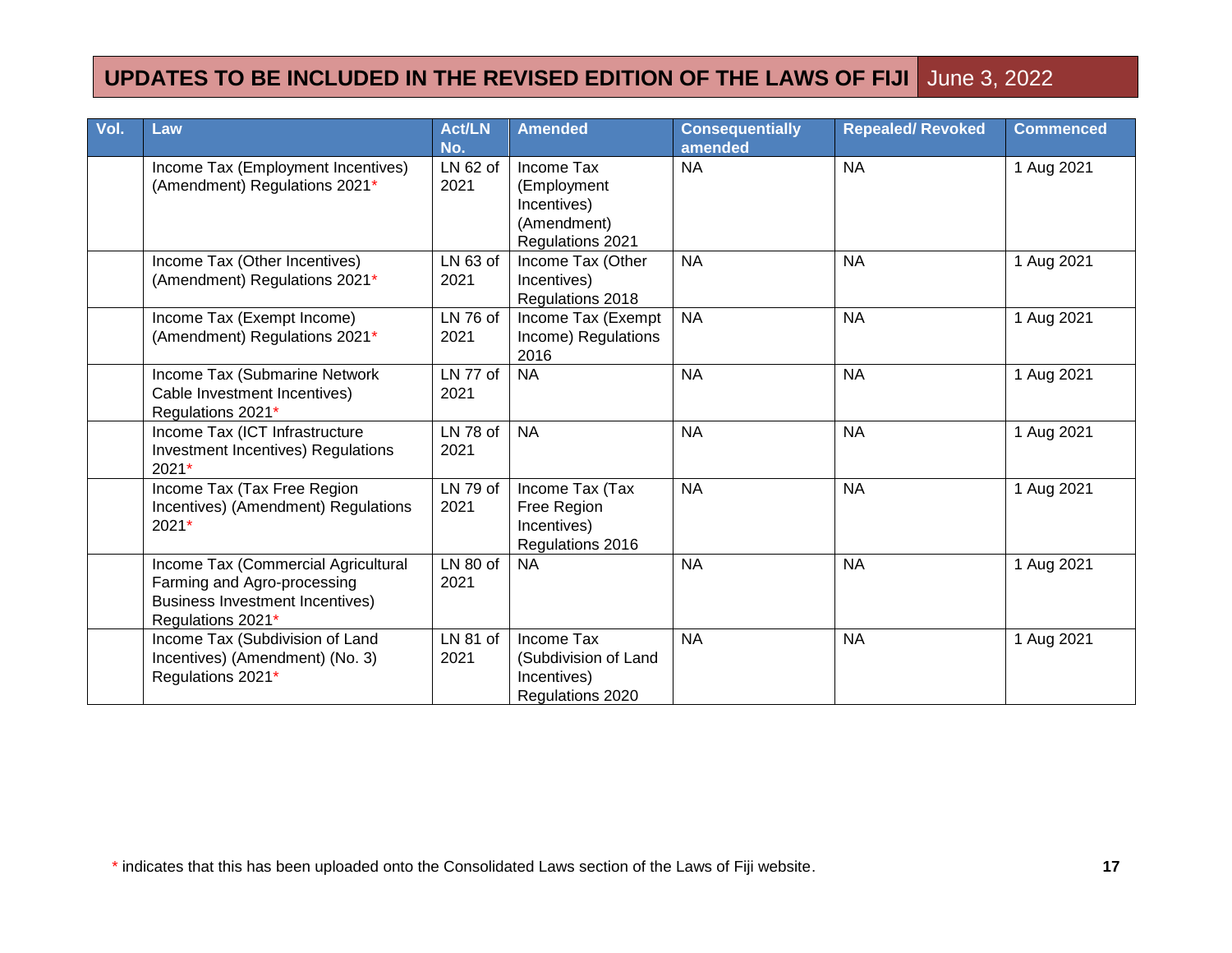| Vol. | Law                                                                                      | <b>Act/LN</b><br>No.     | <b>Amended</b>                                                                   | <b>Consequentially</b><br>amended | <b>Repealed/ Revoked</b> | <b>Commenced</b> |
|------|------------------------------------------------------------------------------------------|--------------------------|----------------------------------------------------------------------------------|-----------------------------------|--------------------------|------------------|
|      | Income Tax (Hotel Investment<br>Incentives) (Amendment) Regulations<br>2021*             | LN 82 of<br>2021         | Income Tax (Hotel<br>Investment<br>Incentives)<br>Regulations 2016               | <b>NA</b>                         | <b>NA</b>                | 1 Aug 2021       |
|      | Income Tax (Other Incentives)<br>(Amendment) (No. 2) Regulations 2021                    | <b>LN 112</b><br>of 2021 | Income Tax (Other<br>Incentives)<br>Regulations 2018                             | <b>NA</b>                         | <b>NA</b>                | 25 Oct 2021      |
|      | Income Tax (Hotel Investment<br>Incentives) (Amendment) Regulations<br>2022              | LN 20 of<br>2022         | Income Tax (Hotel<br>Investment<br>Incentives)<br>Regulations 2016               | <b>NA</b>                         | <b>NA</b>                | 31 March 2021    |
|      | Income Tax (Withholding Tax)<br>(Amendment) Regulations 2022                             | LN 21 of<br>2022         | <b>NA</b>                                                                        | <b>NA</b>                         | <b>NA</b>                | 1 Apr 2022       |
|      | Income Tax (Employment Incentives)<br>(Amendment) Regulations 2022                       | LN 22 of<br>2022         | Income Tax<br>(Employment<br>Incentives)<br>Regulations 2016                     | <b>NA</b>                         | <b>NA</b>                | 1 Apr 2022       |
|      | Income Tax (Exempt Income)<br>(Amendment) Regulations 2022                               | LN 23 of<br>2022         | Income Tax (Exempt<br>Income) Regulations<br>2016                                | <b>NA</b>                         | <b>NA</b>                | 1 Apr 2022       |
|      | Income Tax (Rates of Tax and Levies)<br>(Amendment) Regulations 2022                     | LN 28 of<br>2022         | Income Tax (Rates<br>of Tax and Levies)<br>Regulations 2016                      | <b>NA</b>                         | <b>NA</b>                | 1 Apr 2022       |
|      | Income Tax (Subdivision of Land<br>Incentives) (Amendment) Regulations<br>2022           | LN 29 of<br>2022         | Income Tax<br>(Subdivision of Land<br>Incentives)<br>Regulations 2020            | <b>NA</b>                         | <b>NA</b>                | 3 Apr 2022       |
|      | Income Tax (Film-making and Audio-<br>visual Incentives) (Amendment)<br>Regulations 2022 | LN 30 of<br>2022         | Income Tax (Film-<br>making and Audio-<br>visual Incentives)<br>Regulations 2016 | <b>NA</b>                         | <b>NA</b>                | 1 Apr 2022       |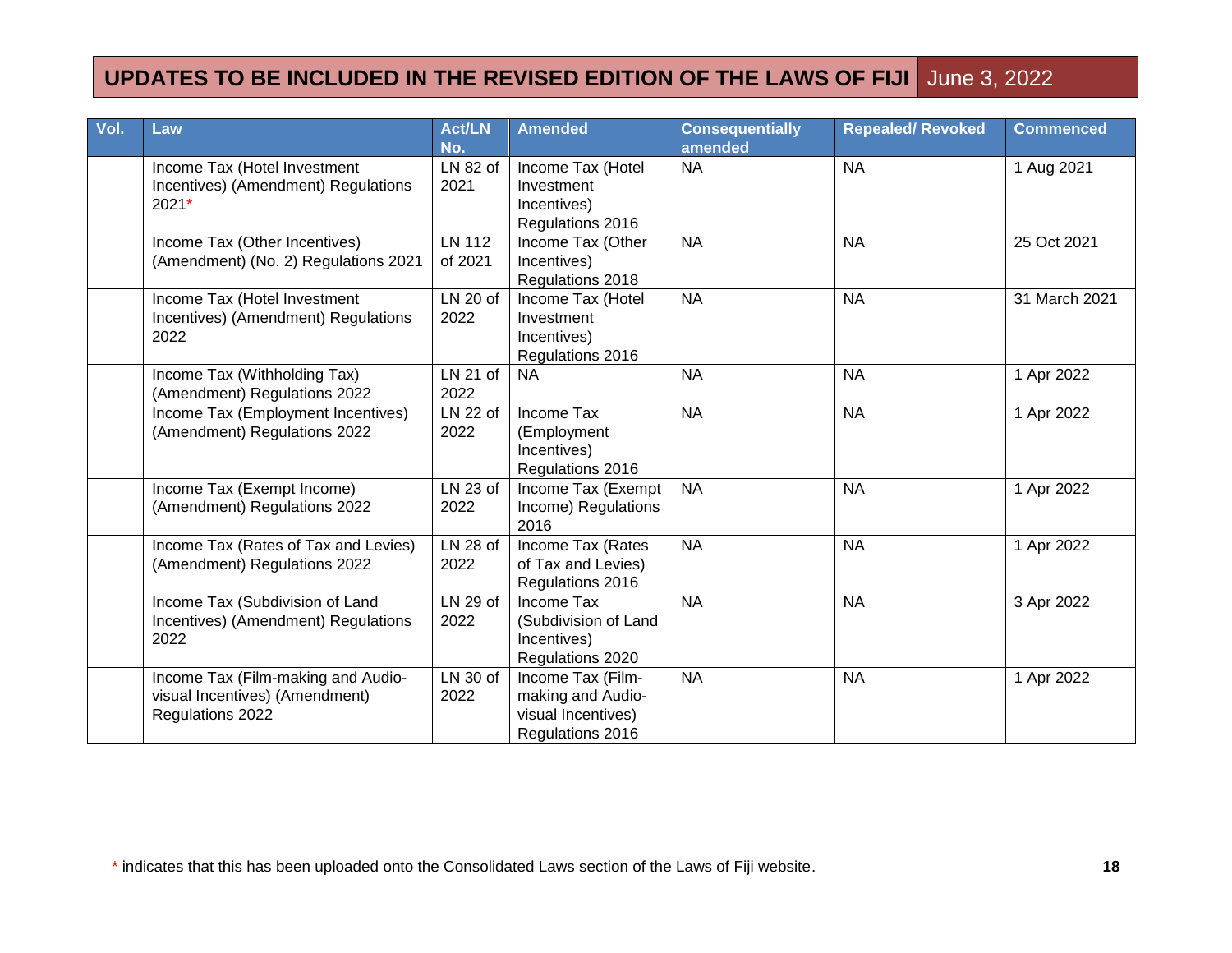| Vol.       | Law                                                                   | <b>Act/LN</b><br>No. | <b>Amended</b>                                          | <b>Consequentially</b><br>amended                                                                                                                                                                                         | <b>Repealed/Revoked</b>                                                                                         | <b>Commenced</b>                  |
|------------|-----------------------------------------------------------------------|----------------------|---------------------------------------------------------|---------------------------------------------------------------------------------------------------------------------------------------------------------------------------------------------------------------------------|-----------------------------------------------------------------------------------------------------------------|-----------------------------------|
|            | Income Tax (Other Incentives)<br>(Amendment) Regulations 2022         | LN 31 of<br>2022     | Income Tax (Other<br>Incentives)<br>Regulations 2018    | <b>NA</b>                                                                                                                                                                                                                 | <b>NA</b>                                                                                                       | 1 Apr 2022                        |
|            |                                                                       |                      |                                                         |                                                                                                                                                                                                                           |                                                                                                                 |                                   |
| 6          | <b>International Financial</b><br><b>Organisations</b>                |                      |                                                         |                                                                                                                                                                                                                           |                                                                                                                 |                                   |
|            | International Financial Organisations<br>(Budget Amendment) Act 2021* | Act 26<br>of 2021    | International<br>Financial<br>Organisations Act<br>1971 | <b>NA</b>                                                                                                                                                                                                                 | <b>NA</b>                                                                                                       | 1 Aug 2021<br>(LN 85 of 2021)     |
|            |                                                                       |                      |                                                         |                                                                                                                                                                                                                           |                                                                                                                 |                                   |
| 1          | Interpretation                                                        |                      |                                                         |                                                                                                                                                                                                                           |                                                                                                                 |                                   |
|            | Interpretation (Amendment) Act 2021                                   | Act 42<br>of 2021    | Interpretation Act<br>1967                              | <b>NA</b>                                                                                                                                                                                                                 | <b>NA</b>                                                                                                       | 6 Oct 2021<br>(LN 103 of<br>2021) |
|            |                                                                       |                      |                                                         |                                                                                                                                                                                                                           |                                                                                                                 |                                   |
| <b>NEW</b> | Investment                                                            |                      |                                                         |                                                                                                                                                                                                                           |                                                                                                                 |                                   |
|            | Investment Act 2021*                                                  | Act 5 of<br>2021     | <b>NA</b>                                               | • Companies Act<br>2015<br>Companies<br>$\bullet$<br>Regulations<br>2015<br>Immigration<br>$\bullet$<br>Regulations<br>2007<br>Land Use<br>$\bullet$<br>Regulations<br>2011<br>Liquor<br>$\bullet$<br>Regulations<br>2008 | Foreign<br>$\bullet$<br><b>Investment Act</b><br>1999<br>Foreign<br>$\bullet$<br>Investment<br>Regulations 2009 | 1 August 2022<br>(LN 72 of 2022)  |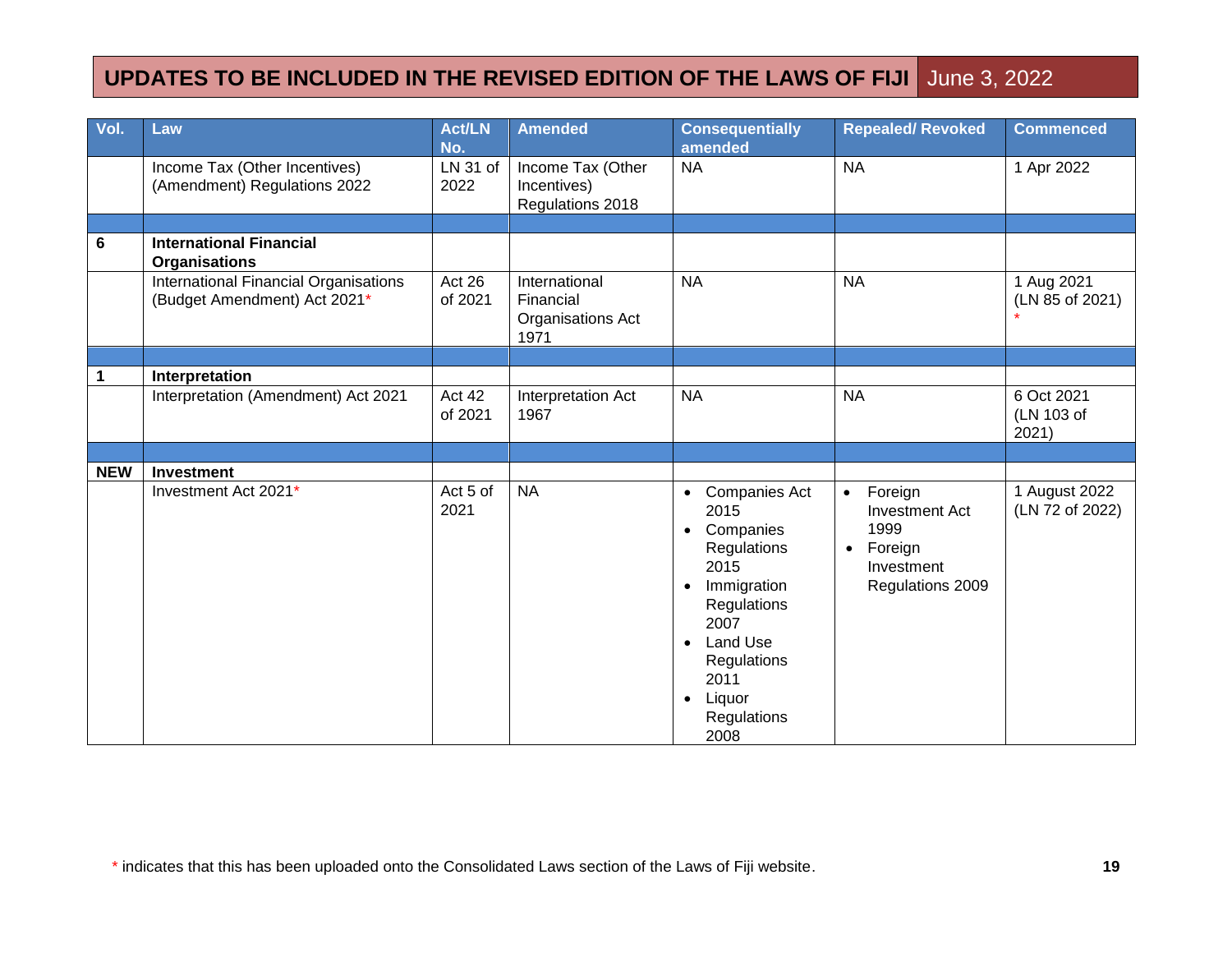| Vol.       | Law                                                                        | <b>Act/LN</b><br>No.     | Amended                               | <b>Consequentially</b><br>amended | <b>Repealed/ Revoked</b>    | <b>Commenced</b>                 |
|------------|----------------------------------------------------------------------------|--------------------------|---------------------------------------|-----------------------------------|-----------------------------|----------------------------------|
|            | <b>Investment (Reserved and Restricted</b><br>Activities) Regulations 2022 | LN 59 of<br>2022         | <b>NA</b>                             | <b>NA</b>                         | <b>NA</b>                   | Has not<br>commenced             |
|            | Investment (Foreign Investors<br>Reporting) Regulations 2022               | $LN60$ of<br>2022        | <b>NA</b>                             | <b>NA</b>                         | <b>NA</b>                   | Has not<br>commenced             |
|            |                                                                            |                          |                                       |                                   |                             |                                  |
| <b>NEW</b> | <b>Investment Fiji</b>                                                     |                          |                                       |                                   |                             |                                  |
|            | Investment Fiji Act 2022                                                   | Act 25<br>of 2022        | <b>NA</b>                             | Investment Act 2021               | Investment Fiji Act<br>1980 | 1 August 2022<br>(LN 73 of 2022) |
|            |                                                                            |                          |                                       |                                   |                             |                                  |
| 13         | <b>iTaukei Lands</b>                                                       |                          |                                       |                                   |                             |                                  |
|            | iTaukei Lands (Appeals Tribunal)<br>Regulations 2021                       | <b>LN 107</b><br>of 2021 | <b>NA</b>                             | <b>NA</b>                         | <b>NA</b>                   | 15 Oct 2021                      |
|            |                                                                            |                          |                                       |                                   |                             |                                  |
| 13         | <b>iTaukei Land Trust</b>                                                  |                          |                                       |                                   |                             |                                  |
|            | iTaukei Land Trust (Budget<br>Amendment) Act 2021*                         | Act 22<br>of 2021        | <b>iTaukei Land Trust</b><br>Act 1940 | <b>NA</b>                         | <b>NA</b>                   | 1 Aug 2021                       |
|            |                                                                            |                          |                                       |                                   |                             |                                  |
| <b>NEW</b> | <b>Lagilagi Housing Development</b>                                        |                          |                                       |                                   |                             |                                  |
|            | Lagilagi Housing Development Act<br>2022                                   | Act 19<br>of 2022        | <b>NA</b>                             | <b>NA</b>                         | <b>NA</b>                   | 6 Apr 2022<br>(LN 40 of 2022)    |
|            | Lagilagi Housing Development<br>(Application) Regulations 2022             | $LN$ 41 of<br>2022       | <b>NA</b>                             | <b>NA</b>                         | <b>NA</b>                   | 6 Apr 2022                       |
|            |                                                                            |                          |                                       |                                   |                             |                                  |
| 16         | <b>Land Transport</b>                                                      |                          |                                       |                                   |                             |                                  |
|            | Land Transport (Budget Amendment)<br>Act 2021*                             | Act 33<br>of 2021        | <b>Land Transport Act</b><br>1998     | <b>NA</b>                         | <b>NA</b>                   | 25 Apr 2022<br>(LN 54 of 2022)   |
|            | Land Transport (Revised Budget<br>Amendment) Act 2022                      | Act 22<br>of 2022        | Land Transport Act<br>1998            | <b>NA</b>                         | <b>NA</b>                   | 25 Apr 2022<br>(LN 55 of 2022)   |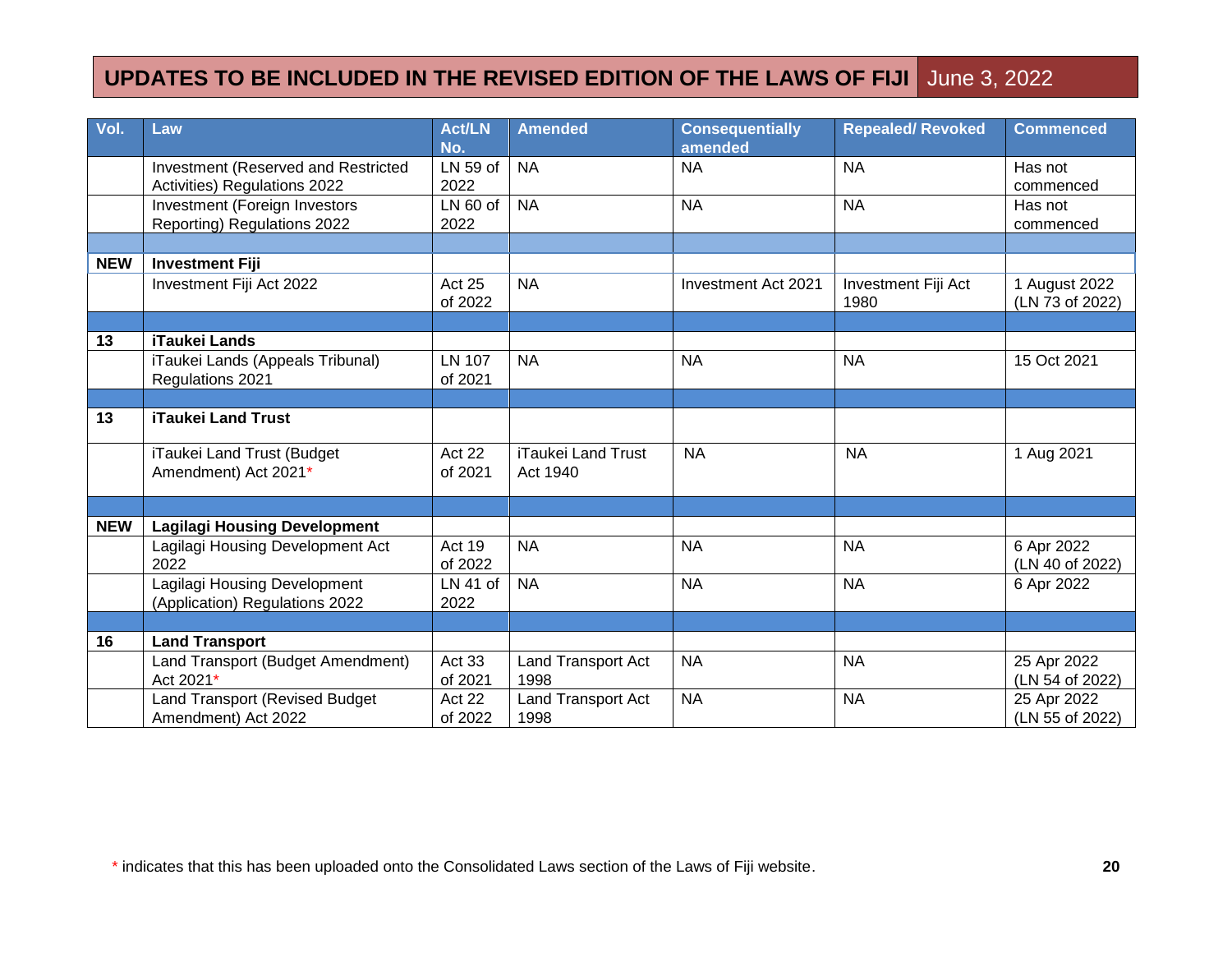| Vol. | Law                                                                            | <b>Act/LN</b><br>No. | <b>Amended</b>                                                            | <b>Consequentially</b><br>amended | <b>Repealed/ Revoked</b> | <b>Commenced</b>                                                                                                                                                                        |
|------|--------------------------------------------------------------------------------|----------------------|---------------------------------------------------------------------------|-----------------------------------|--------------------------|-----------------------------------------------------------------------------------------------------------------------------------------------------------------------------------------|
|      | Land Transport (Fees and Penalties)<br>(Amendment) Regulations 2021*           | LN 67 of<br>2021     | <b>Land Transport</b><br>(Fees and Penalties)<br>Regulations 2000         | <b>NA</b>                         | <b>NA</b>                | 31 Jul 2021,<br>except for reg 3<br>which comes<br>into force on the<br>date of<br>commencement<br>of sections 4<br>and 5 of the<br>Land Transport<br>(Budget<br>Amendment)<br>Act 2021 |
|      | Land Transport (COVID-19 Response)<br>(Amendment) (No. 2) Regulations<br>2021* | LN 86 of<br>2021     | <b>Land Transport</b><br>(COVID-19<br>Response)<br>Regulations 2021       | <b>NA</b>                         | <b>NA</b>                | 19 Aug 2021                                                                                                                                                                             |
|      | Land Transport (Public Service<br>Vehicles) (Amendment) Regulations<br>2022    | LN 56 of<br>2022     | <b>Land Transport</b><br>(Public Service<br>Vehicles)<br>Regulations 2000 | <b>NA</b>                         | <b>NA</b>                | 25 Apr 2022                                                                                                                                                                             |
|      |                                                                                |                      |                                                                           |                                   |                          |                                                                                                                                                                                         |
| 12   | Liquor<br>Liquor (Amendment) Act 2022                                          | Act 1 of<br>2022     | Liquor Act 2006                                                           | <b>NA</b>                         | <b>NA</b>                | 14 Feb 2022<br>(LN 4 of 2022)                                                                                                                                                           |
|      |                                                                                |                      |                                                                           |                                   |                          |                                                                                                                                                                                         |
| 11   | <b>Local Government</b>                                                        |                      |                                                                           |                                   |                          |                                                                                                                                                                                         |
|      | Rakiraki Town (Amendment) By-laws<br>2021*                                     | LN 45 of<br>2021     | Rakiraki Town By-<br>laws 2011                                            | <b>NA</b>                         | <b>NA</b>                | 1 Jun 2021                                                                                                                                                                              |
|      | Savusavu (Garbage Removal and<br>Disposal) By-laws 2022                        | LN 62 of<br>2022     | <b>NA</b>                                                                 | <b>NA</b>                         | <b>NA</b>                | 1 Jan 2020                                                                                                                                                                              |
|      |                                                                                |                      |                                                                           |                                   |                          |                                                                                                                                                                                         |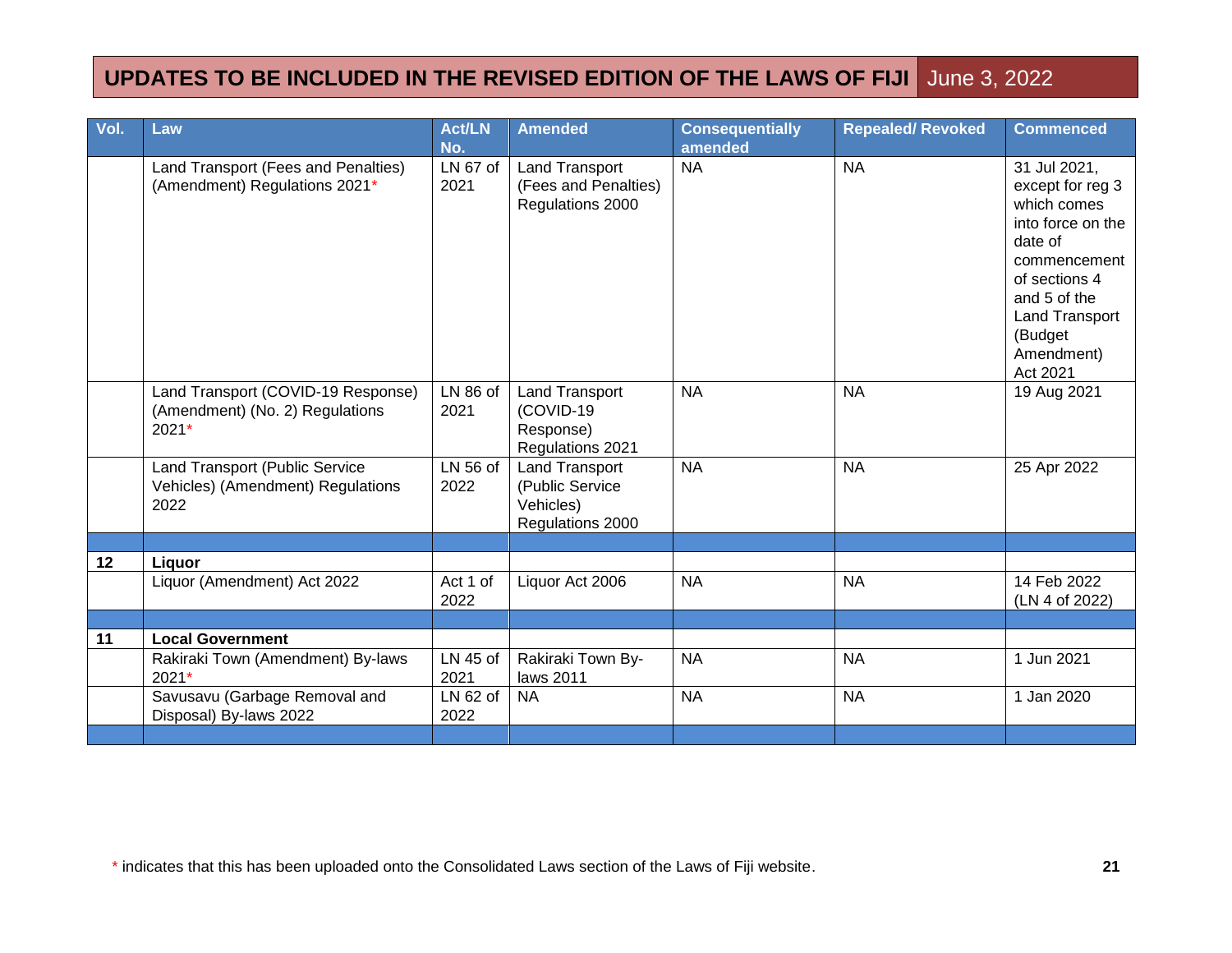| Vol. | Law                                                                                     | <b>Act/LN</b><br>No.     | <b>Amended</b>                                      | <b>Consequentially</b><br>amended | <b>Repealed/ Revoked</b> | <b>Commenced</b>                  |
|------|-----------------------------------------------------------------------------------------|--------------------------|-----------------------------------------------------|-----------------------------------|--------------------------|-----------------------------------|
| 20   | <b>Medical and Dental Practitioner</b>                                                  |                          |                                                     |                                   |                          |                                   |
|      | <b>Medical and Dental Practitioner</b><br>(Revised Budget Amendment) Act<br>2022        | Act 20<br>of 2022        | <b>Medical and Dental</b><br>Practitioner Act 2010  | <b>NA</b>                         | <b>NA</b>                | 1 Jan 2020<br>(LN 38 of 2022)     |
|      |                                                                                         |                          |                                                     |                                   |                          |                                   |
| 17   | <b>Maritime Transport</b>                                                               |                          |                                                     |                                   |                          |                                   |
|      | Maritime Transport (Budget<br>Amendment) Act 2021*                                      | Act 31<br>of 2021        | <b>Maritime Transport</b><br>Act 2013               | <b>NA</b>                         | <b>NA</b>                | 1 Aug 2021                        |
|      |                                                                                         |                          |                                                     |                                   |                          |                                   |
| 15   | <b>Medicinal Products</b>                                                               |                          |                                                     |                                   |                          |                                   |
|      | <b>Medicinal Products (Budget</b><br>Amendment) Act 2021*                               | Act 25<br>of 2021        | <b>Medicinal Products</b><br>Act 2011               | <b>NA</b>                         | <b>NA</b>                | 1 Aug 2021                        |
|      | Medicinal Products (Amendment) (No.<br>2) Act 2021                                      | Act 47<br>of 2021        | <b>Medicinal Products</b><br>Act 2011               | <b>NA</b>                         | <b>NA</b>                | 4 Dec 2021<br>(LN 130 of<br>2021) |
|      | Medicinal Products (Classification<br>Scheme) Regulations 2021*                         | LN 73 of<br>2021         | <b>NA</b>                                           | <b>NA</b>                         | <b>NA</b>                | 1 Aug 2021                        |
|      | Medicinal Products (Exceptions to<br><b>Licensing Requirements) Regulations</b><br>2021 | <b>LN 132</b><br>of 2021 | <b>NA</b>                                           | <b>NA</b>                         | <b>NA</b>                | 4 Dec 2021                        |
|      |                                                                                         |                          |                                                     |                                   |                          |                                   |
| 9    | <b>National Payment System</b>                                                          |                          |                                                     |                                   |                          |                                   |
|      | <b>National Payment System Regulations</b><br>2022                                      | LN 58 of<br>2022         | <b>NA</b>                                           | <b>NA</b>                         | <b>NA</b>                | 29 Apr 2022                       |
|      |                                                                                         |                          |                                                     |                                   |                          |                                   |
| 18   | <b>Offshore Fisheries Management</b>                                                    |                          |                                                     |                                   |                          |                                   |
|      | <b>Offshore Fisheries Management</b><br>(Budget Amendment) Act 2021*                    | Act 32<br>of 2021        | <b>Offshore Fisheries</b><br>Management Act<br>2012 | <b>NA</b>                         | <b>NA</b>                | 1 Aug 2021                        |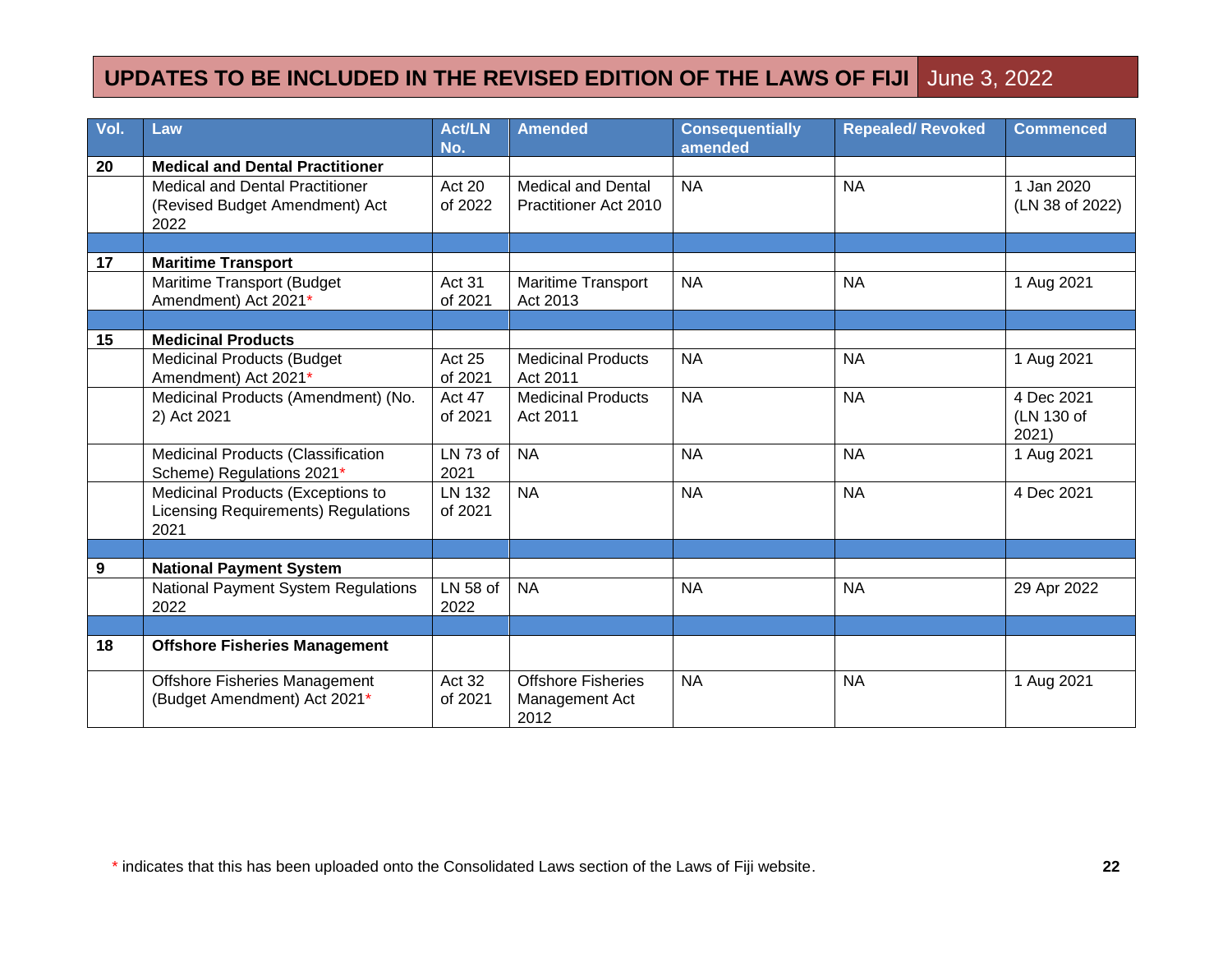| Vol. | Law                                                                                 | <b>Act/LN</b><br>No. | <b>Amended</b>                                              | <b>Consequentially</b><br>amended | <b>Repealed/ Revoked</b>                              | <b>Commenced</b>                                                                                                                                 |
|------|-------------------------------------------------------------------------------------|----------------------|-------------------------------------------------------------|-----------------------------------|-------------------------------------------------------|--------------------------------------------------------------------------------------------------------------------------------------------------|
|      | <b>Offshore Fisheries Management</b><br>(Amendment) Regulations 2021*               | LN 83 of<br>2021     | <b>Offshore Fisheries</b><br>Management<br>Regulations 2014 | <b>NA</b>                         | <b>NA</b>                                             | 1 Aug 2021                                                                                                                                       |
|      | Offshore Fisheries Management<br>(Amendment of Schedule 2A) Notice*                 | LN 84 of<br>2021     | <b>NA</b>                                                   | <b>NA</b>                         | <b>NA</b>                                             | 2 Jul 2021                                                                                                                                       |
|      |                                                                                     |                      |                                                             |                                   |                                                       |                                                                                                                                                  |
| 4    | <b>Passports</b>                                                                    |                      |                                                             |                                   |                                                       |                                                                                                                                                  |
|      | Trave Documents (Amendment)<br>Regulations 2021                                     | LN 105<br>of 2021    | <b>Travel Documents</b><br>Regulations 2019                 | <b>NA</b>                         | <b>NA</b>                                             | Regulation<br>$\bullet$<br>$2(a)$ comes<br>into force on<br>6 Oct 2021<br>Regulation<br>$\bullet$<br>$2(b)$ comes<br>into force on<br>6 Oct 2021 |
|      |                                                                                     |                      |                                                             |                                   |                                                       |                                                                                                                                                  |
| 8    | <b>Patents</b>                                                                      |                      |                                                             |                                   |                                                       |                                                                                                                                                  |
|      | Patents Act 2021*                                                                   | Act 37<br>of 2021    | <b>NA</b>                                                   | <b>NA</b>                         | Patents Act 1879 and<br>its subsidiary<br>legislation | Has not<br>commenced                                                                                                                             |
|      |                                                                                     |                      |                                                             |                                   |                                                       |                                                                                                                                                  |
| 7    | <b>Personal Property Securities</b>                                                 |                      |                                                             |                                   |                                                       |                                                                                                                                                  |
|      | <b>Personal Property Securities</b><br>(Amendment) Regulations 2021*                | LN 46 of<br>2021     | Personal Property<br><b>Securities</b><br>Regulations 2019  | <b>NA</b>                         | <b>NA</b>                                             | 1 Jun 2021                                                                                                                                       |
|      |                                                                                     |                      |                                                             |                                   |                                                       |                                                                                                                                                  |
| 1    | <b>Political Parties (Registration,</b><br><b>Conduct, Funding and Disclosures)</b> |                      |                                                             |                                   |                                                       |                                                                                                                                                  |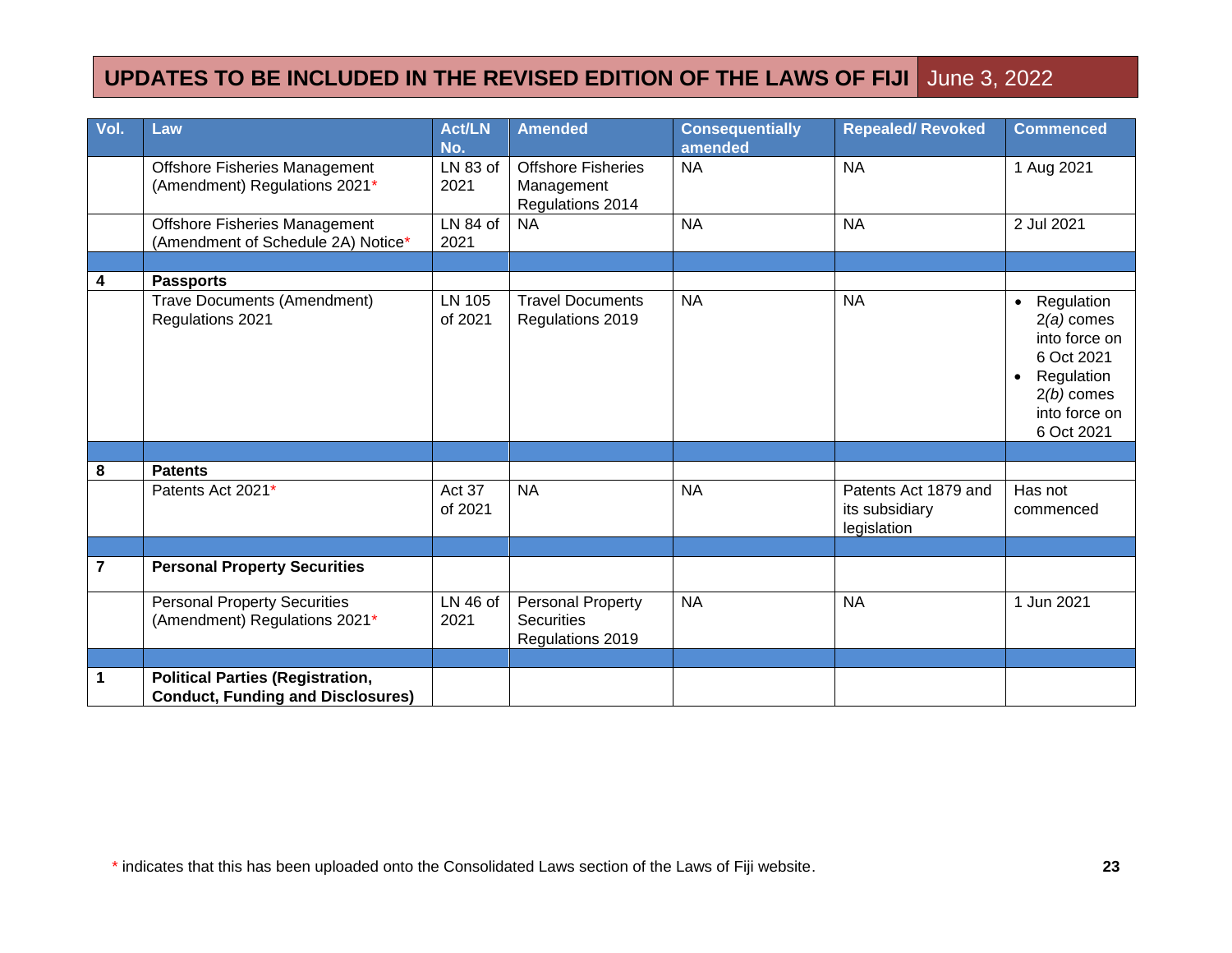| Vol. | Law                                                                                                  | <b>Act/LN</b><br>No.     | <b>Amended</b>                                                                                 | <b>Consequentially</b><br>amended | <b>Repealed/ Revoked</b> | <b>Commenced</b>                                 |
|------|------------------------------------------------------------------------------------------------------|--------------------------|------------------------------------------------------------------------------------------------|-----------------------------------|--------------------------|--------------------------------------------------|
|      | Political Parties (Registration, Conduct,<br>Funding and Disclosures)<br>(Amendment) Act 2021*       | <b>Act 11</b><br>of 2021 | <b>Political Parties</b><br>(Registration,<br>Conduct, Funding<br>and Disclosures) Act<br>2013 | <b>NA</b>                         | <b>NA</b>                | 7 Jun 2021<br>(LN 44 of 2021)                    |
|      |                                                                                                      |                          |                                                                                                |                                   |                          |                                                  |
| 15   | <b>Public Health</b>                                                                                 |                          |                                                                                                |                                   |                          |                                                  |
|      | Public Health (Amendment) Act 2021                                                                   | Act 6 of<br>2021         | <b>Public Health Act</b><br>1935                                                               | <b>NA</b>                         | <b>NA</b>                | 12 July 2021<br>(LN 51 of<br>$2021$ <sup>*</sup> |
|      | <b>Public Health (Infectious Diseases)</b><br>(Infringement Notices) Regulations<br>2021*            | LN 52 of<br>2021         | <b>NA</b>                                                                                      | <b>NA</b>                         | <b>NA</b>                | 12 July 2021<br>(LN 51 of 2021)                  |
|      | <b>Public Health (Infectious Diseases)</b><br>(Infringement Notices) (Amendment)<br>Regulations 2021 | <b>LN 108</b><br>of 2021 | <b>Public Health</b><br>(Infectious Diseases)<br>(Infringement<br>Notices) Regulations<br>2021 | <b>NA</b>                         | <b>NA</b>                | 19 Oct 2021                                      |
|      | <b>Public Health (Infectious Diseases)</b><br>(Amendment) (No. 2) Regulations 2021                   | <b>LN 117</b><br>of 2021 | <b>Public Health</b><br>(Infectious Diseases)<br>Regulations 2020                              | <b>NA</b>                         | <b>NA</b>                | 11 Nov 2021                                      |
|      | <b>Public Health (Infectious Diseases)</b><br>(Amendment) (No. 3) Regulations 2021                   | <b>LN 127</b><br>of 2021 | <b>Public Health</b><br>(Infectious Diseases)<br>Regulations 2020                              | <b>NA</b>                         | <b>NA</b>                | 30 Nov 2021                                      |
|      | Public Health (Infectious Diseases)<br>(Infringement Notices) (Amendment)<br>Regulations 2022        | LN 1 of<br>2022          | <b>Public Health</b><br>(Infectious Diseases)<br>(Infringement<br>Notices) Regulations<br>2021 | <b>NA</b>                         | <b>NA</b>                | 10 Jan 2022                                      |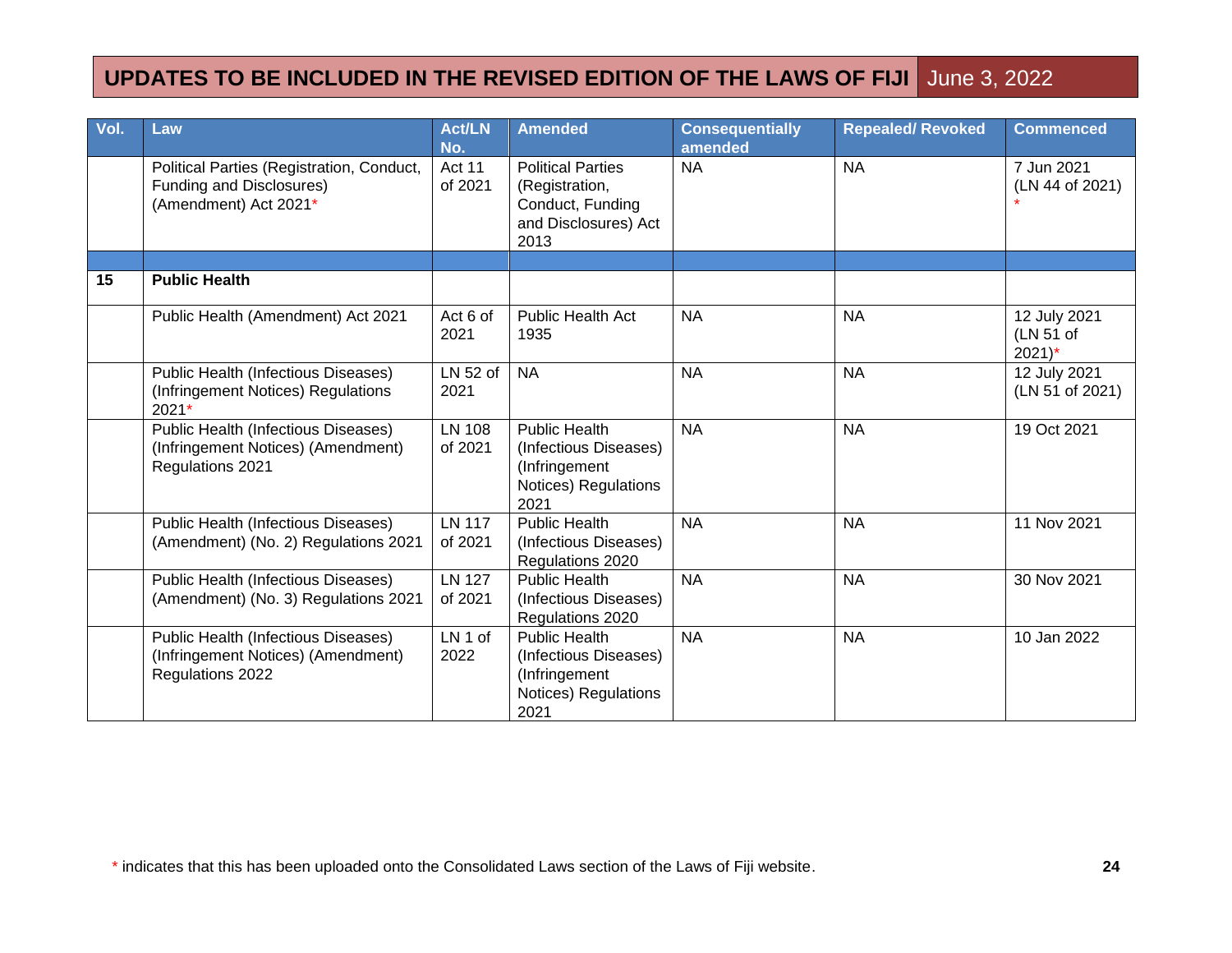| Vol.         | Law                                                                                                          | <b>Act/LN</b><br>No.     | <b>Amended</b>                                                                                 | <b>Consequentially</b><br>amended | <b>Repealed/ Revoked</b> | <b>Commenced</b>              |
|--------------|--------------------------------------------------------------------------------------------------------------|--------------------------|------------------------------------------------------------------------------------------------|-----------------------------------|--------------------------|-------------------------------|
|              | <b>Public Health (Infectious Diseases)</b><br>(Infringement Notices) (Amendment)<br>(No. 2) Regulations 2022 | LN 2 of<br>2022          | <b>Public Health</b><br>(Infectious Diseases)<br>(Infringement<br>Notices) Regulations<br>2021 | <b>NA</b>                         | <b>NA</b>                | 18 Jan 2022                   |
|              | Public Health (Infectious Diseases)<br>(Infringement Notices) (Amendment)<br>(No. 3) Regulations 2022        | LN 53 of<br>2022         | <b>Public Health</b><br>(Infectious Diseases)<br>(Infringement<br>Notices) Regulations<br>2021 | <b>NA</b>                         | <b>NA</b>                | 8 Apr 2022                    |
|              |                                                                                                              |                          |                                                                                                |                                   |                          |                               |
| 12           | <b>Real Estate Agents</b>                                                                                    |                          |                                                                                                |                                   |                          |                               |
|              | Real Estate Agents (Revised Budget<br>Amendment) Act 2022                                                    | Act 17<br>of 2022        | <b>Real Estate Agents</b><br>Act 2006                                                          | <b>NA</b>                         | <b>NA</b>                | 1 Apr 2022<br>(LN 19 of 2022) |
|              | Real Estate Agent (Fees, Forms and<br>Appeals) (Amendment) Regulations<br>2022                               | LN 76 of<br>2022         | Real Estate Agent<br>(Fees, Forms and<br>Appeals)<br>Regulations 2008                          | <b>NA</b>                         | <b>NA</b>                | 26 May 2022                   |
|              |                                                                                                              |                          |                                                                                                |                                   |                          |                               |
| <b>NEW</b>   | <b>Registration of Sex Offenders</b>                                                                         |                          |                                                                                                |                                   |                          |                               |
|              | Registration of Sex Offenders Act 2021                                                                       | Act 39<br>of 2021        | <b>NA</b>                                                                                      | <b>NA</b>                         | <b>NA</b>                | Has not<br>commenced          |
|              |                                                                                                              |                          |                                                                                                |                                   |                          |                               |
| $\mathbf{3}$ | <b>Reserve Bank of Fiji</b>                                                                                  |                          |                                                                                                |                                   |                          |                               |
|              | Reserve Bank of Fiji (Budget<br>Amendment) Act 2021*                                                         | Act 29<br>of 2021        | Reserve Bank of Fiji<br>Act 1983                                                               | <b>NA</b>                         | <b>NA</b>                | 1 Aug 2021                    |
|              |                                                                                                              |                          |                                                                                                |                                   |                          |                               |
| 12           | <b>State Lands</b>                                                                                           |                          |                                                                                                |                                   |                          |                               |
|              | State Lands (Budget Amendment) Act<br>2021*                                                                  | <b>Act 21</b><br>of 2021 | State Lands Act<br>1945                                                                        | <b>NA</b>                         | <b>NA</b>                | 1 Aug 2021                    |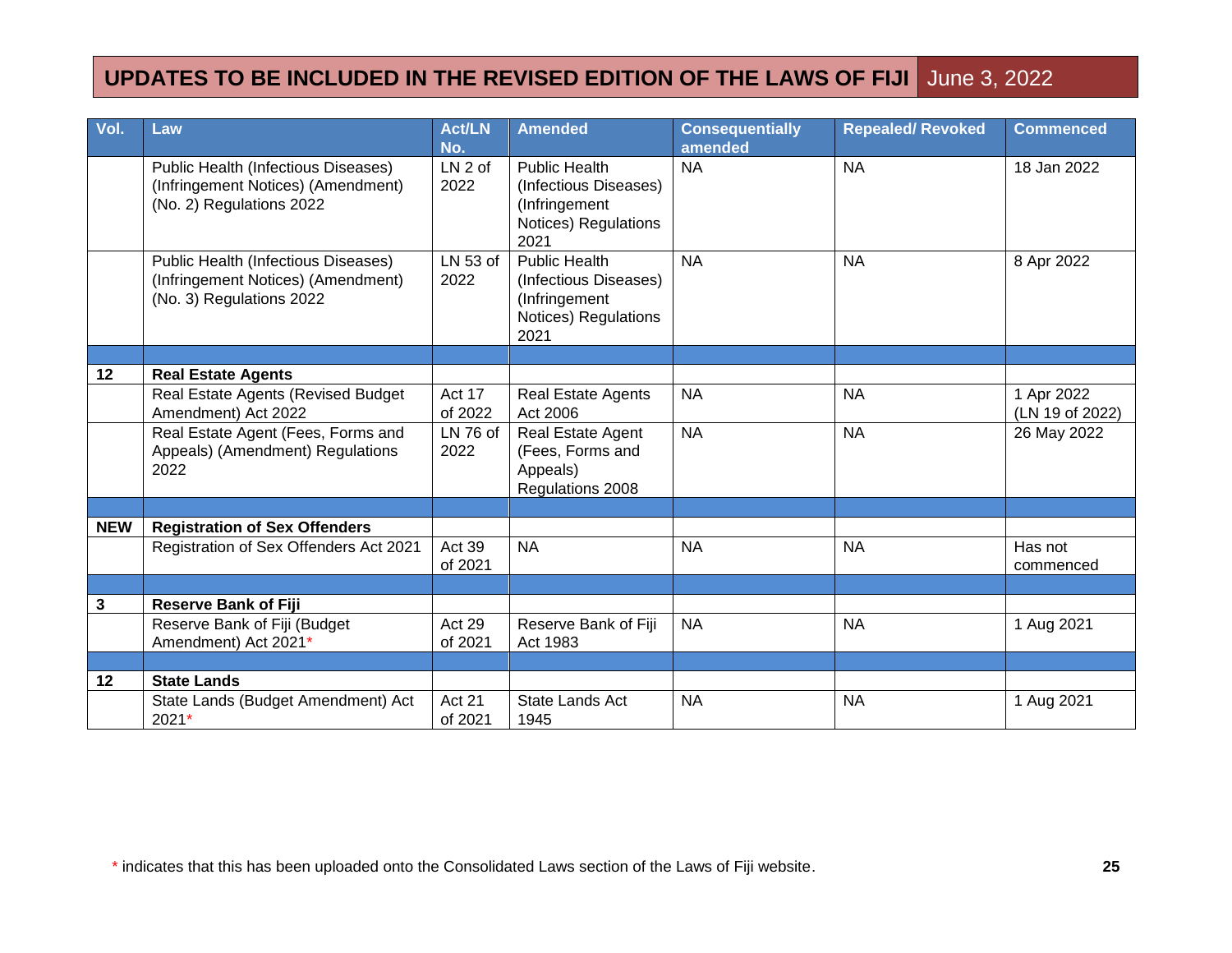| Vol.             | Law                                                                                 | <b>Act/LN</b><br>No.              | <b>Amended</b>                                                                 | <b>Consequentially</b><br>amended                      | <b>Repealed/ Revoked</b>      | <b>Commenced</b>              |
|------------------|-------------------------------------------------------------------------------------|-----------------------------------|--------------------------------------------------------------------------------|--------------------------------------------------------|-------------------------------|-------------------------------|
|                  | State Lands (Amendment) Act 2022                                                    | Act 26<br>of 2022                 | State Lands Act<br>1945                                                        | <b>NA</b>                                              | <b>NA</b>                     | Has not<br>commenced          |
|                  |                                                                                     |                                   |                                                                                |                                                        |                               |                               |
| 20               | <b>Surveyors</b>                                                                    |                                   |                                                                                |                                                        |                               |                               |
|                  | <b>Surveyors (Revised Budget</b><br>Amendment) Act 2022                             | Act 16<br>of 2022                 | Surveyors Act 1969                                                             | <b>NA</b>                                              | <b>NA</b>                     | 1 Apr 2022<br>(LN 26 of 2022) |
|                  | Surveyors Regulations 2021                                                          | <b>LN 115</b><br>of 2021          | <b>NA</b>                                                                      | <b>NA</b>                                              | Surveyors<br>Regulations 1980 | 26 Oct 2021                   |
|                  | Surveyors (Fees and Charges)<br>(Amendment) Regulations 2022                        | LN 61 of<br>2022                  | Surveyors (Fees and<br>Charges)<br>Regulations 2007                            | <b>NA</b>                                              | <b>NA</b>                     | 29 Apr 2022                   |
|                  |                                                                                     |                                   |                                                                                |                                                        |                               |                               |
| $\boldsymbol{9}$ | <b>Tax Administration</b>                                                           |                                   |                                                                                |                                                        |                               |                               |
|                  | Division 9 of Part 2 of the Tax<br><b>Administration Act 2009</b>                   | <b>LN 113</b><br>of 2021          | <b>NA</b>                                                                      | <b>NA</b>                                              | <b>NA</b>                     | 25 Oct 2021                   |
|                  | <b>Tax Administration (Budget</b><br>Amendment) Act 2021*                           | Act 27<br>of 2021                 | <b>Tax Administration</b><br>Act 2009                                          | <b>NA</b>                                              | <b>NA</b>                     | 1 Aug 2021                    |
|                  | <b>Tax Administration (Revised Budget)</b><br>Amendment) Act 2022                   | Act 6 of<br>2022                  | <b>Tax Administration</b><br>Act 2009                                          | Fiji Revenue and<br><b>Customs Service Act</b><br>1998 | <b>NA</b>                     | 1 Apr 2022                    |
|                  | Tax Administration (Electronic Fiscal<br>Device) (Amendment) Regulations<br>$2021*$ | $LN60$ of<br>2021                 | <b>Tax Administration</b><br>(Electronic Fiscal<br>Device) Regulations<br>2017 | <b>NA</b>                                              | <b>NA</b>                     | 1 Aug 2021                    |
|                  | Tax Administration (Private Rulings)<br>Regulations 2021                            | <b>LN 114</b><br>of 2021          | <b>NA</b>                                                                      | <b>NA</b>                                              | <b>NA</b>                     | 25 Oct 2021                   |
|                  | Tax Administration (Electronic Fiscal<br>Device) (Amendment) Regulations<br>2022    | <b>LN 27</b><br><b>OF</b><br>2022 | <b>NA</b>                                                                      | <b>NA</b>                                              | <b>NA</b>                     | 1 Apr 2022                    |
|                  |                                                                                     |                                   |                                                                                |                                                        |                               |                               |
| 13               | <b>Tertiary Scholarship and Loans</b>                                               |                                   |                                                                                |                                                        |                               |                               |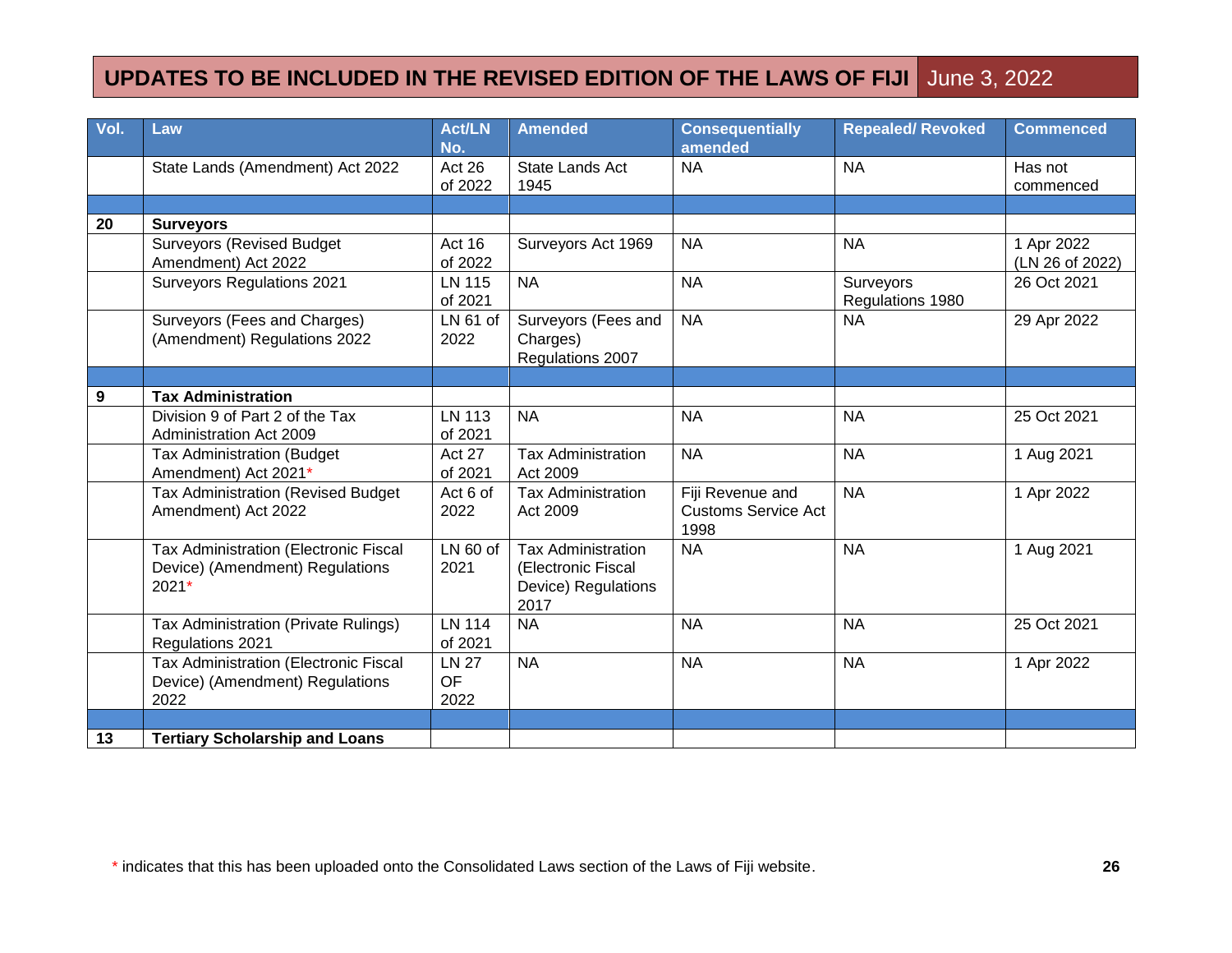| Vol. | Law                                                                    | <b>Act/LN</b><br>No. | <b>Amended</b>                                                          | <b>Consequentially</b><br>amended | <b>Repealed/ Revoked</b>                                                                                                                                                                          | <b>Commenced</b>     |
|------|------------------------------------------------------------------------|----------------------|-------------------------------------------------------------------------|-----------------------------------|---------------------------------------------------------------------------------------------------------------------------------------------------------------------------------------------------|----------------------|
|      | <b>Tertiary Scholarship and Loans</b><br>(Budget Amendment) Act 2021*  | Act 20 of<br>2021    | <b>Tertiary Scholarship</b><br>and Loans Act 2014                       | <b>NA</b>                         | <b>NA</b>                                                                                                                                                                                         | 1 Aug 2021           |
|      | <b>Tertiary Education Loans Schemes</b><br>Regulations 2022            | $LN$ 14 of<br>2022   | <b>NA</b>                                                               | <b>NA</b>                         | <b>NA</b>                                                                                                                                                                                         | 18 March 2022        |
|      | <b>Tertiary Scholarships Schemes</b><br>Regulations 2022               | LN 15 of<br>2022     | <b>NA</b>                                                               | <b>NA</b>                         | <b>NA</b>                                                                                                                                                                                         | 18 March 2022        |
|      | Amendment to Schedule 2                                                | LN 16 of<br>2022     | Schedule 2 to the<br><b>Tertiary Scholarships</b><br>and Loans Act 2014 | <b>NA</b>                         | <b>NA</b>                                                                                                                                                                                         | 18 March 2022        |
|      | <b>Tertiary Scholarships Schemes</b><br>(Amendment) Regulations 2022   | LN 35 of<br>2022     | <b>Tertiary Scholarships</b><br><b>Schemes</b><br>Regulations 2022      | <b>NA</b>                         | <b>NA</b>                                                                                                                                                                                         | 1 Apr 2022           |
|      | <b>Tertiary Education Loans Schemes</b><br>(Amendment) Regulations 202 | LN 36 of<br>2022     | <b>Tertiary Education</b><br>Loans Schemes<br>Regulations 2022          | <b>NA</b>                         | <b>NA</b>                                                                                                                                                                                         | 1 Apr 2022           |
|      |                                                                        |                      |                                                                         |                                   |                                                                                                                                                                                                   |                      |
| 8    | <b>Trademarks</b>                                                      |                      |                                                                         |                                   |                                                                                                                                                                                                   |                      |
|      | Trademarks Act 2021*                                                   | Act 36 of<br>2021    | <b>NA</b>                                                               | <b>NA</b>                         | <b>Trade-Marks Act</b><br>1933<br>Merchandise<br>$\bullet$<br>Marks Act 1933<br><b>Trade-Marks Rules</b><br>$\bullet$<br>1886<br>Merchandise<br>Marks (Detention<br>of Goods)<br>Regulations 1956 | Has not<br>commenced |
|      |                                                                        |                      |                                                                         |                                   |                                                                                                                                                                                                   |                      |
| 15   | <b>Tobacco Control</b>                                                 |                      |                                                                         |                                   |                                                                                                                                                                                                   |                      |